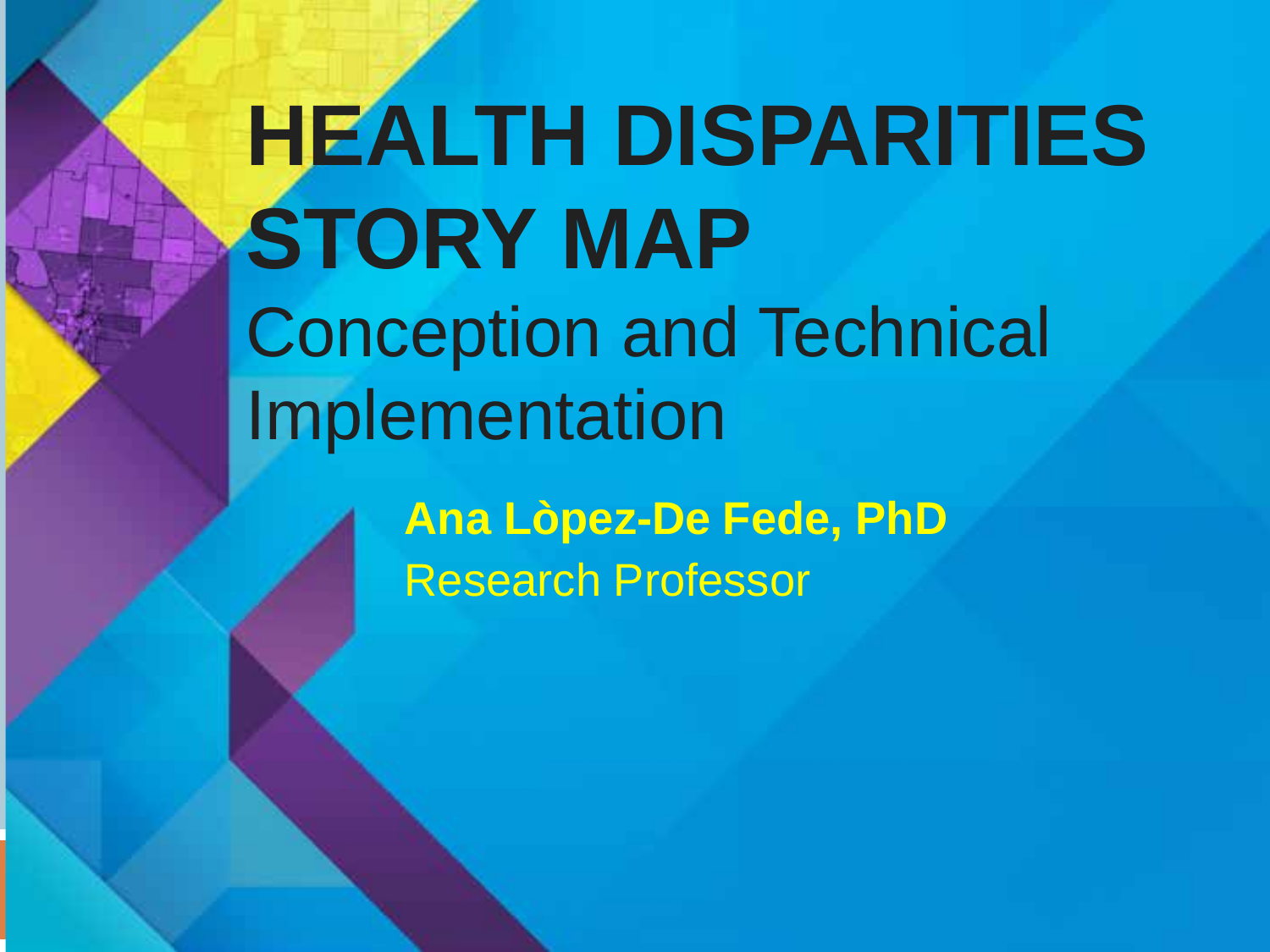# **HEALTH DISPARITIES STORY MAP** Conception and Technical Implementation

**Ana Lòpez-De Fede, PhD** Research Professor

**Kathy Mayfield-Smith, MA, MBA** Associate Professor

**John Stewart, MS, MPH** Senior GIS Research Associate

**Rebecca Wilkerson, MSPH** Senior GIS Research Associate

**Amar Yara**, US Computing Inc., Director of Software Engineering

**Brett Shofner**, US Computing Inc., Software Engineer



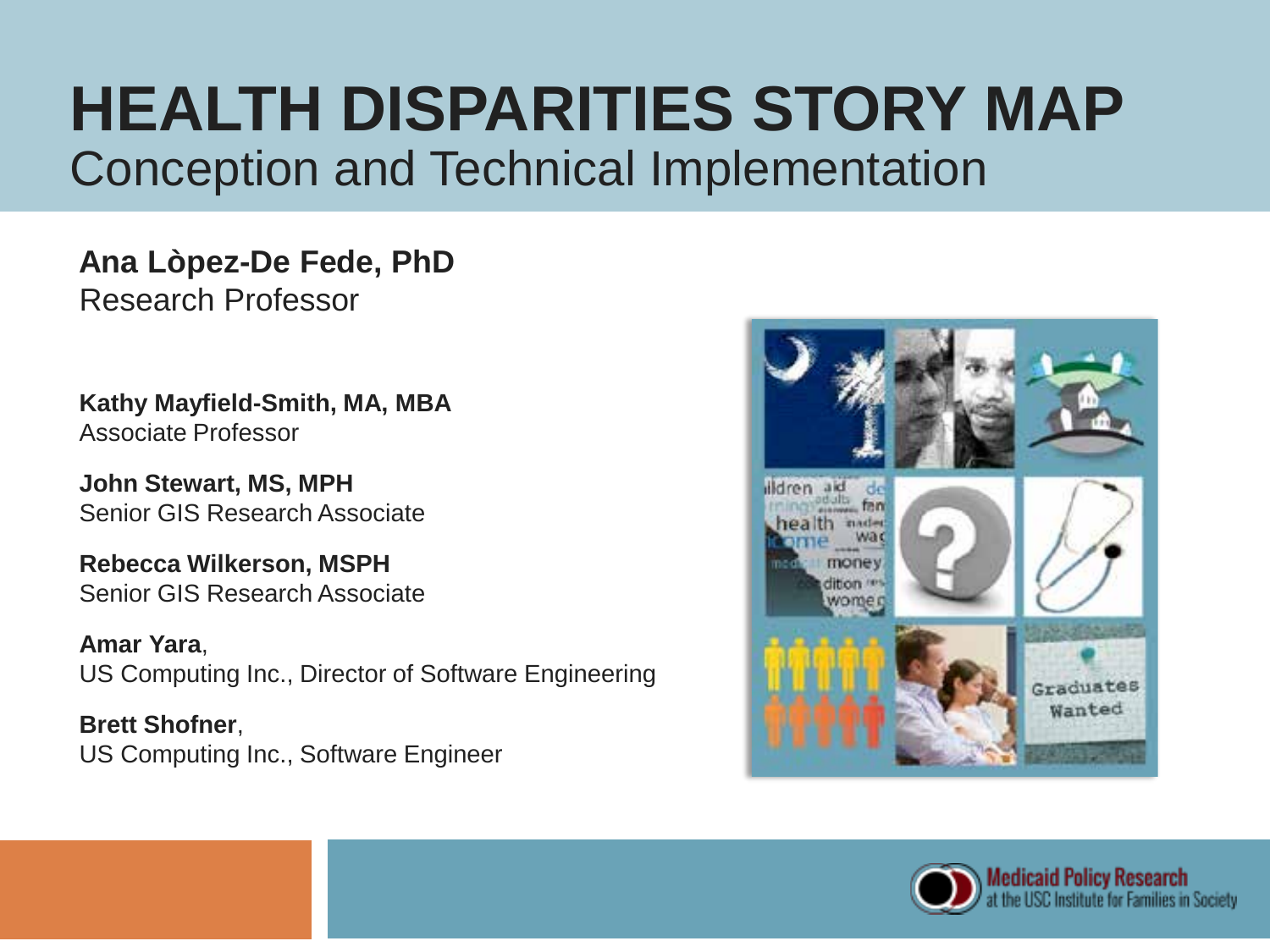# Goals of the Presentation

- o Introduce the Health Disparity Interactive Map Journal
- o Highlight the approach and link to community planning and policy
- o Identify the technical and security challenges and solutions



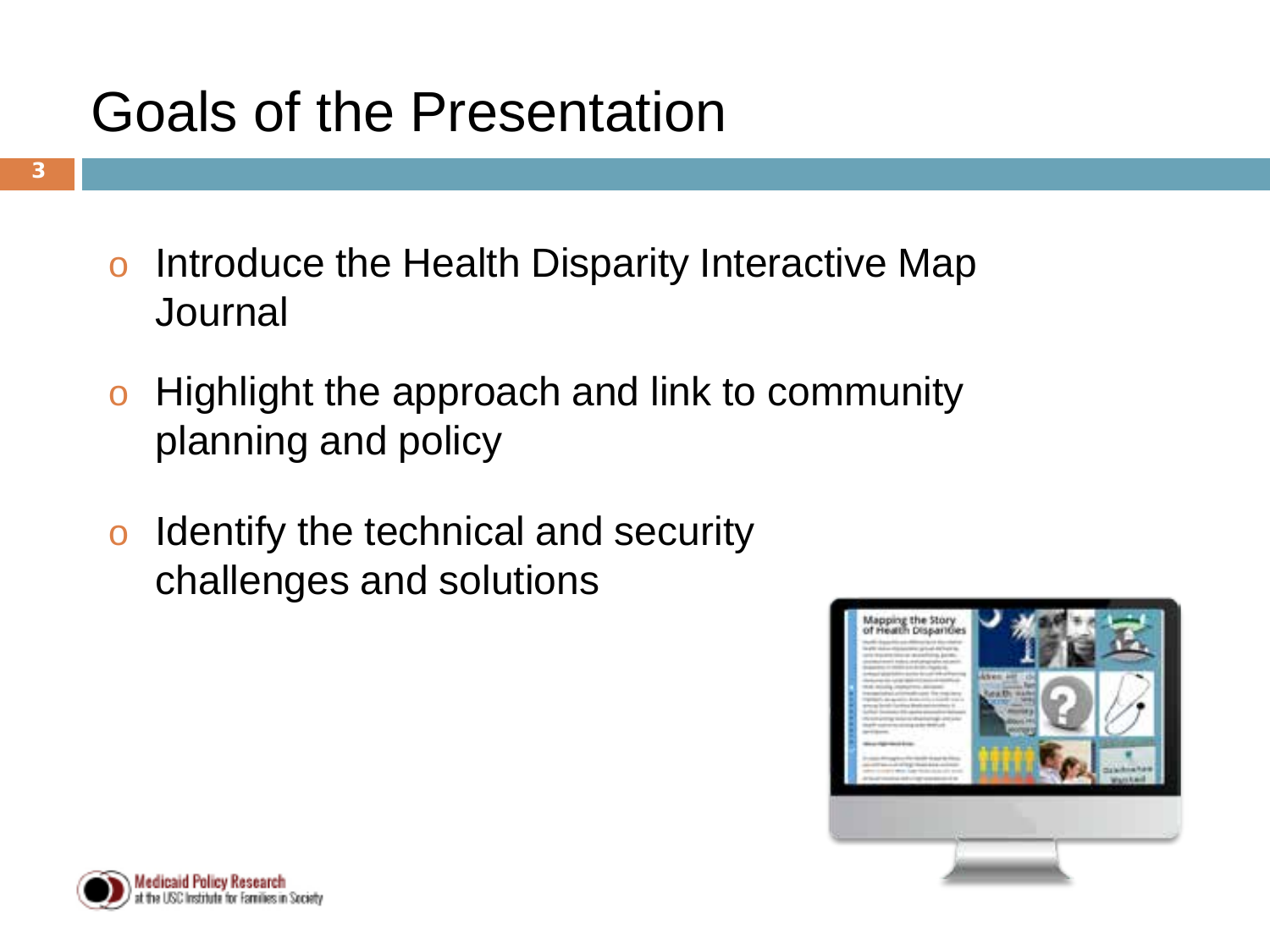# Why Map Health Disparities?

- **Disparities in health and health care limit continued improvement in overall quality of care and population health and result in unnecessary costs.**
- Recent analysis estimates that 30% of direct medical costs for Blacks, Hispanics, and Asian Americans are excess costs due to health inequities with economic losses estimated at \$309 billion per year due to the direct and indirect costs of disparities.
- As the population becomes more diverse, with people of color projected to account for over half of the population by 2050, it is increasingly important to address health disparities.

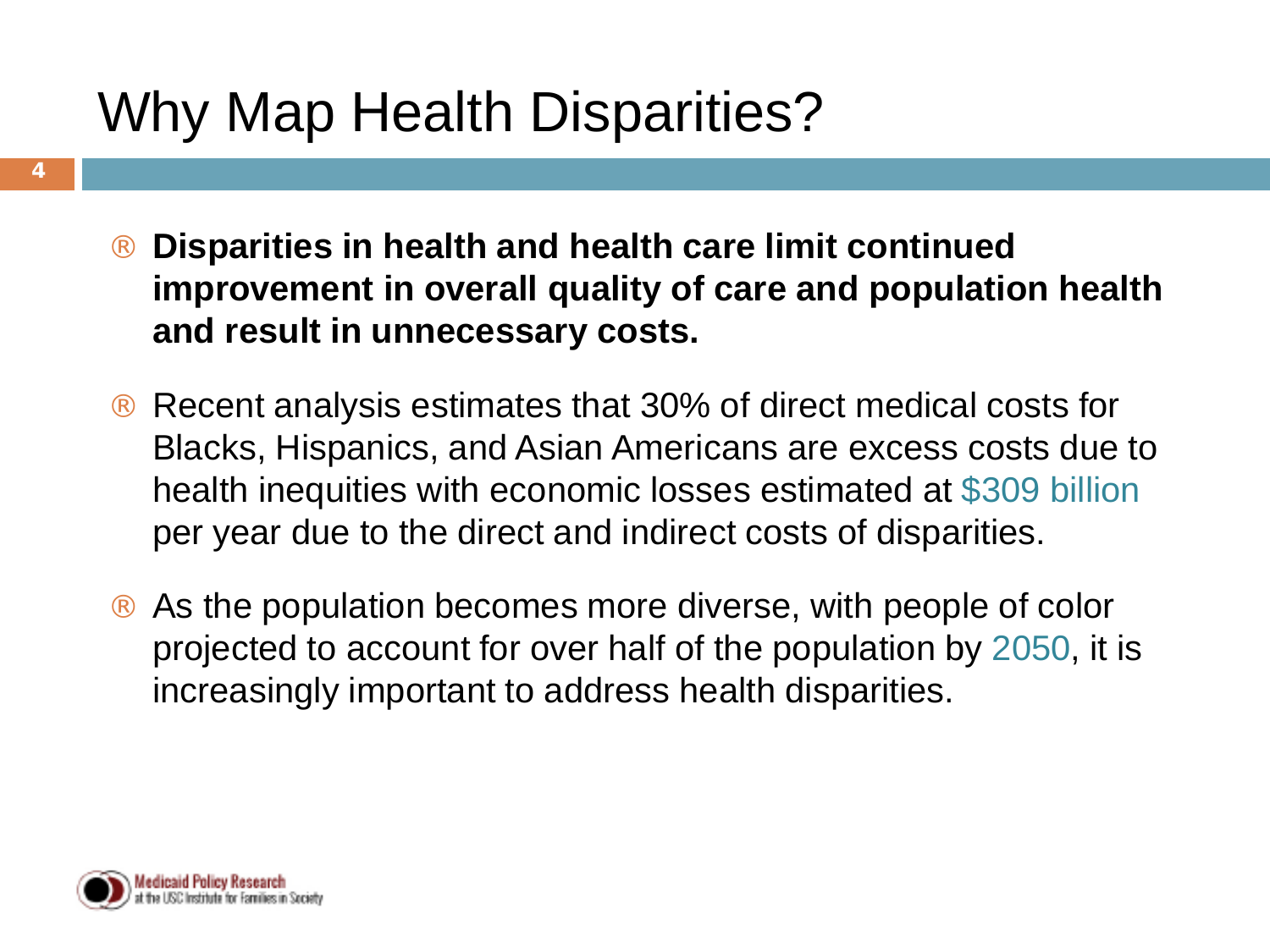# Health disparities are...

**5**

- differences in the relative health status of population groups defined by such characteristics as race/ethnicity, gender, socioeconomic status, and geographic location.
- driven largely by unequal population access to such lifeenhancing resources (or social determinants of health) as food, housing, employment, education, transportation, and health care.

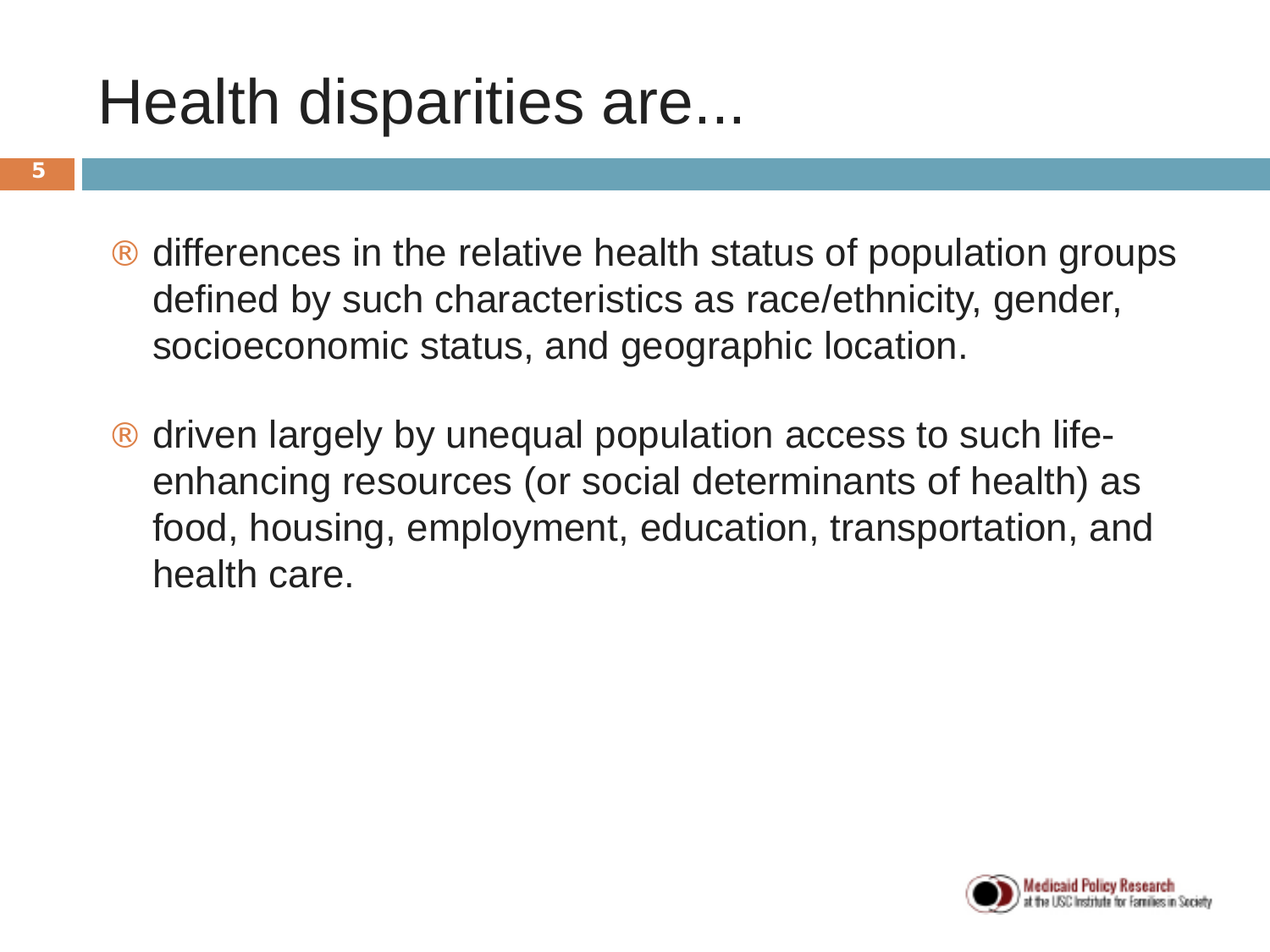# Medicaid Population Health High Need Areas

- Areas of South Carolina with a high prevalence of at least 3 select child health conditions AND at least 3 select adult health conditions among Medicaid enrollees
	- Select child conditions: ADHD, autism, asthma, diabetes, obesity, or sickle cell disease
	- Select adult conditions: cardiovascular disease (CVD), diabetes, end-stage renal disease (ESRD), hypertension, obesity, or stroke





**6**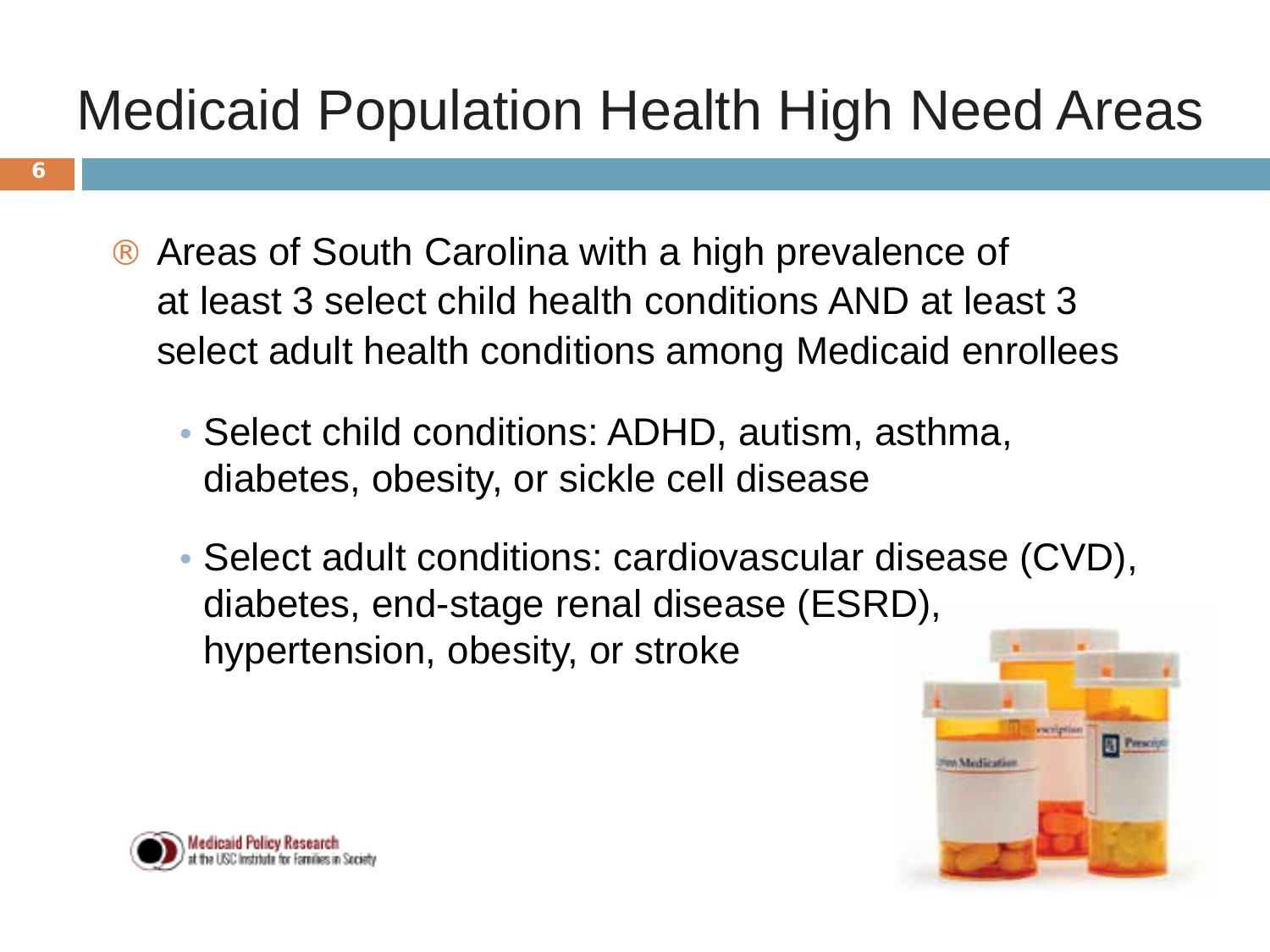# Medicaid Recipients

- ¨ Recipients in 2013: 1,162,210 o Increase of 13.8% from 2012
- Nearly 1 in 4 South Carolinians are enrolled in Medicaid
- Greatest number are in metropolitan areas
	- **BUT** the highest enrollment rates are in predominantly rural areas
		- **n** Especially along the I-95 corridor





**7**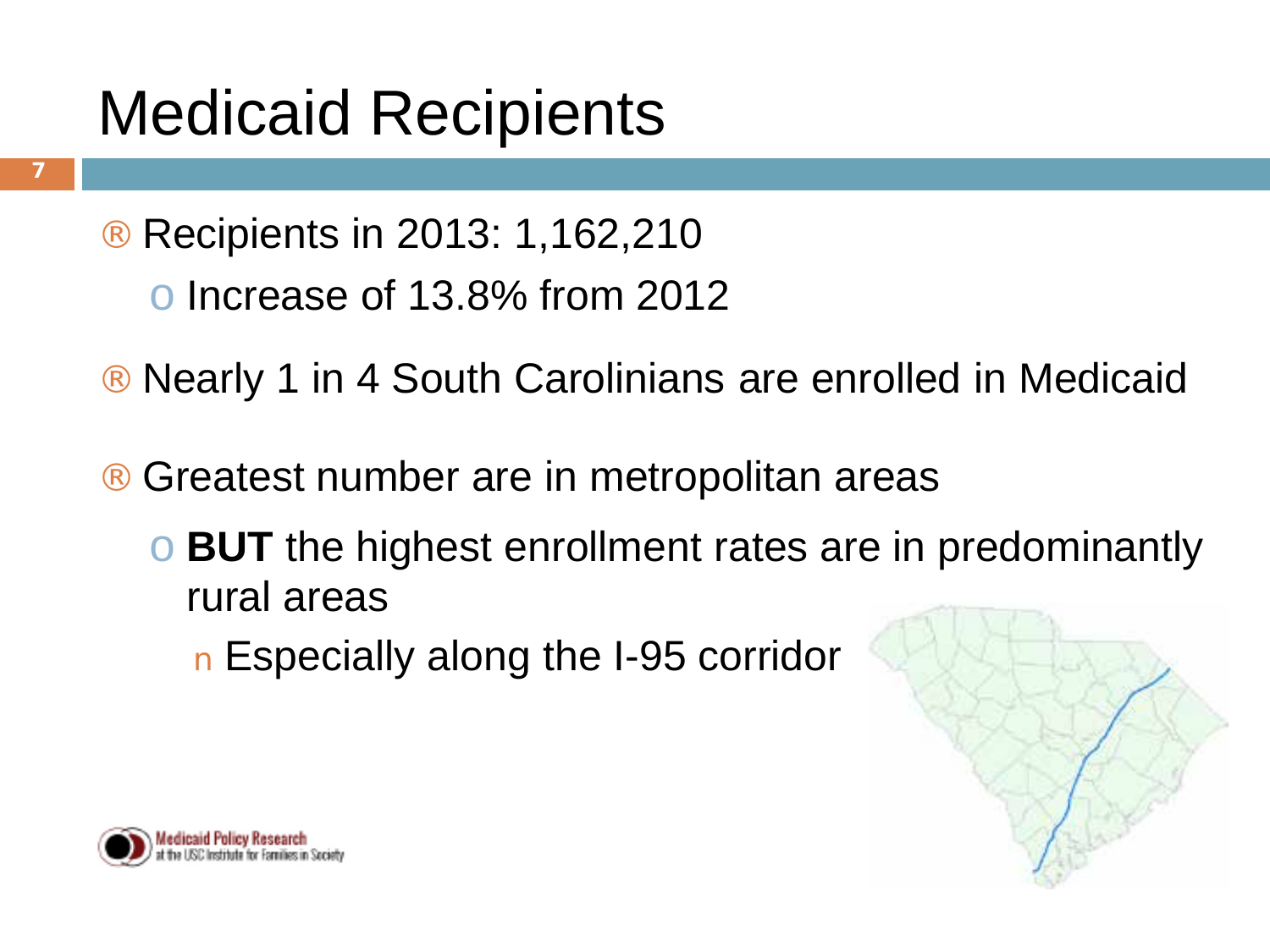

### Number of Medicaid Recipients

§ More than 50% of Medicaid recipients are children ages 0-18 years.

A look at where the SC Medicaid population lives

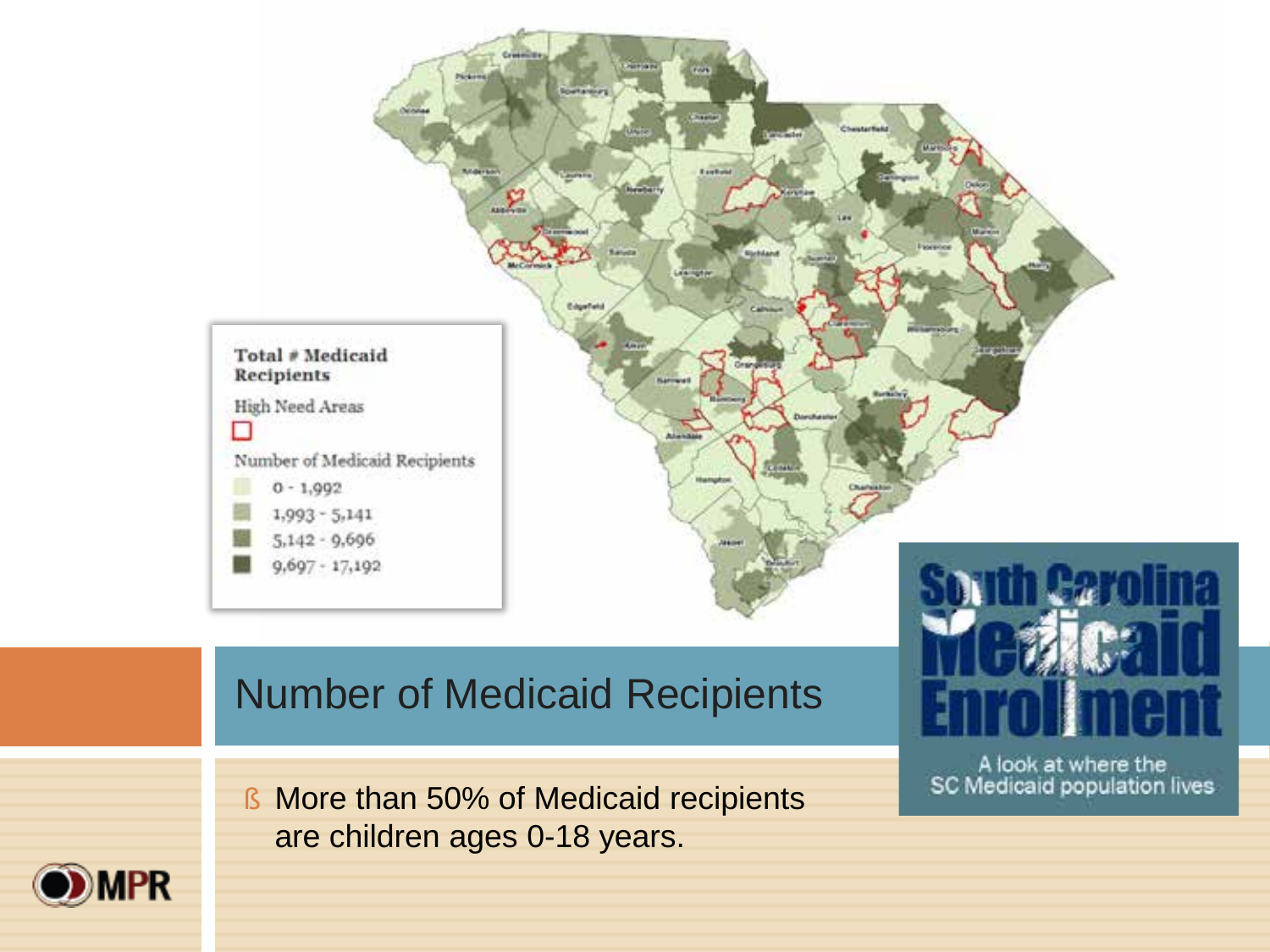

A look at where the SC Medicaid population lives

Notice that the highest rates (percentages) are found along the I-95 corridor



(Extending from Marlboro County in the Northeast to Jasper County in the Southern portion of the state)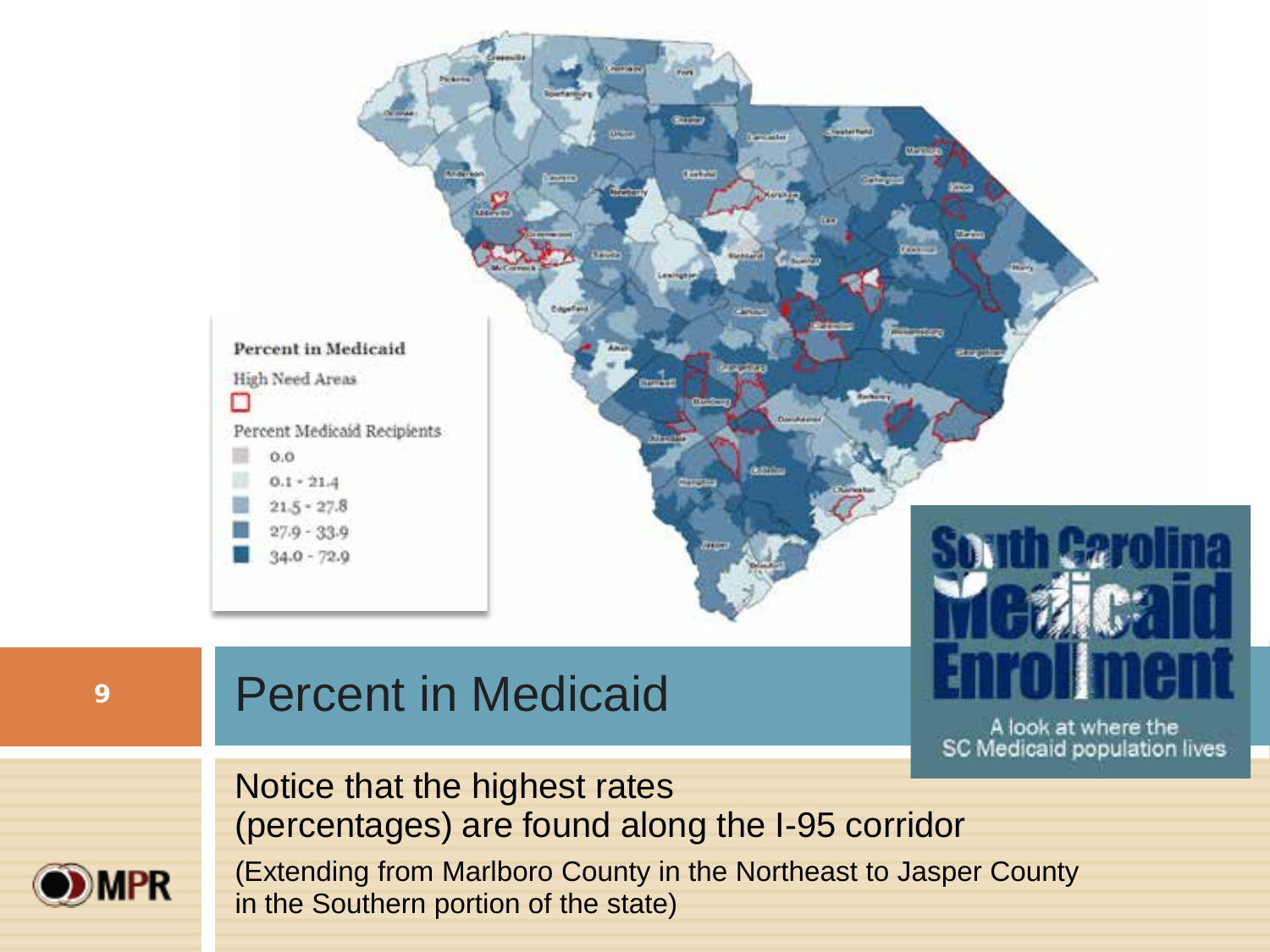#### SC HealthAt

Mapping the Story of Health Disparities

#### **Medicald Recipients**



Between 2011 and 2013, South Carolina Medicald elinoliment gravin from 1.021.864 to 1.162.218. an increase of 15.8%. Currently, nearly prie in four South Carolinians are enrolled in Medicaid. More than 50% of Medicald participants are children. ages 0 x 18 years. Attnough the greatest number of Medicad recipients needed ut the states. argest metropolitan areas, the highest rates of Medicald an'tiquetion are found in predominantly ruits/ areas, Hipeculty along the south Carolina Mill corridor (extending from Maribons County at the

SC HealthViz

官室子

Nartheast to Jesper County in the Southern portion of the states

#### Gia back to SC Healthyta

#### Rare as a Health Rick Factor



converte togett personal its hollest of ever Modernill Estamability 604 Moscow Saury at UKIR, Elympicat a Bigg percentage or the Columbia Cities



### Swipe Example in Journal

- Text information on left
- Two related maps on the same page with swipe bar
- Ability to interact and retrieve data about spatial locations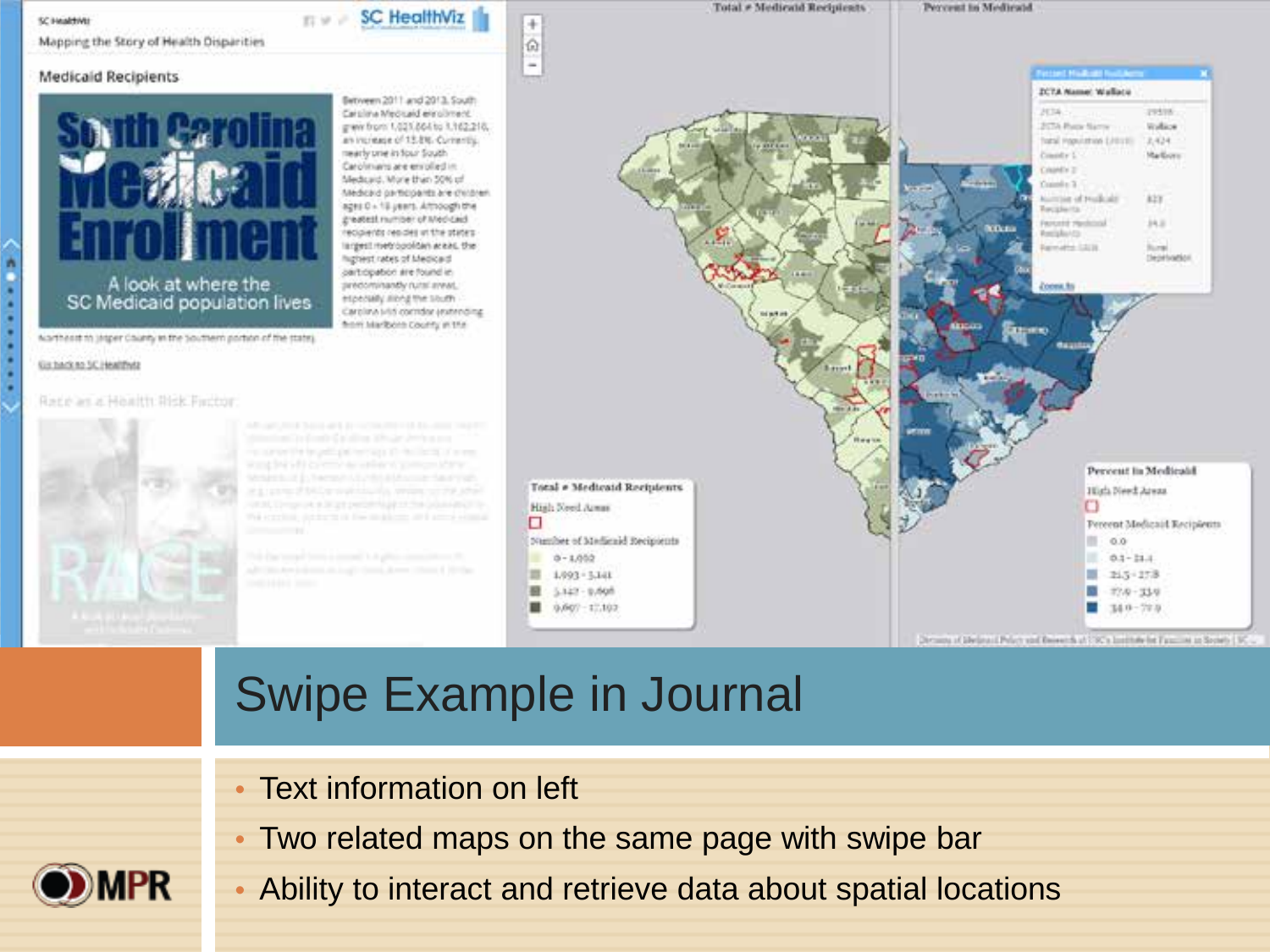

# **<sup>11</sup>** Percent African American

• Increased risk for poor health outcomes

• Largest % of residents in areas along the I-95 corridor



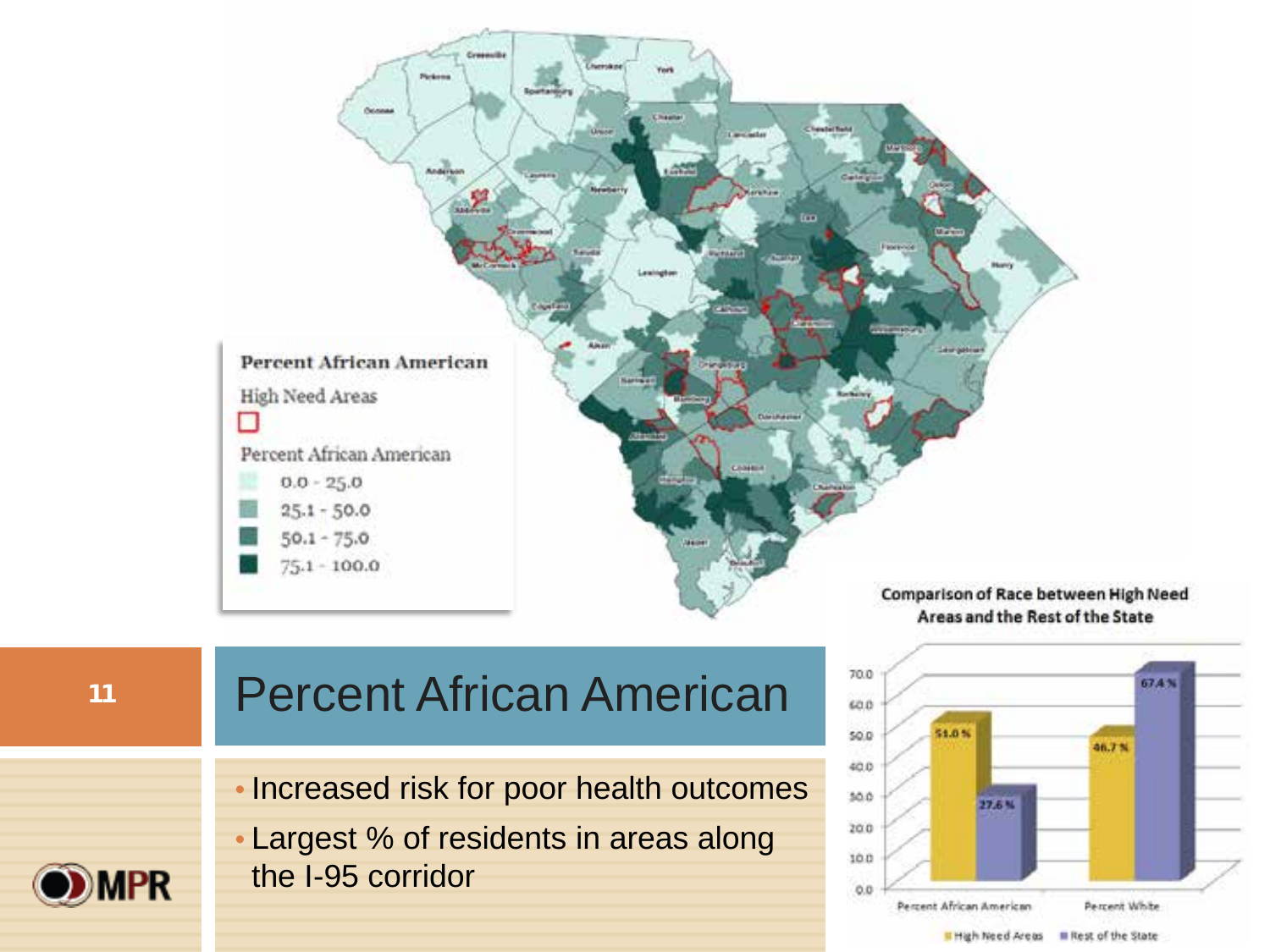

### Rural/Urban Landscape

§ 1/3 of South Carolinians live in rural areas



§ Geographic isolation and socioeconomic disadvantage can increase risk for poor health

Urban Population patterns offer important insights into resource availability for the South Carolina Medicald recipient population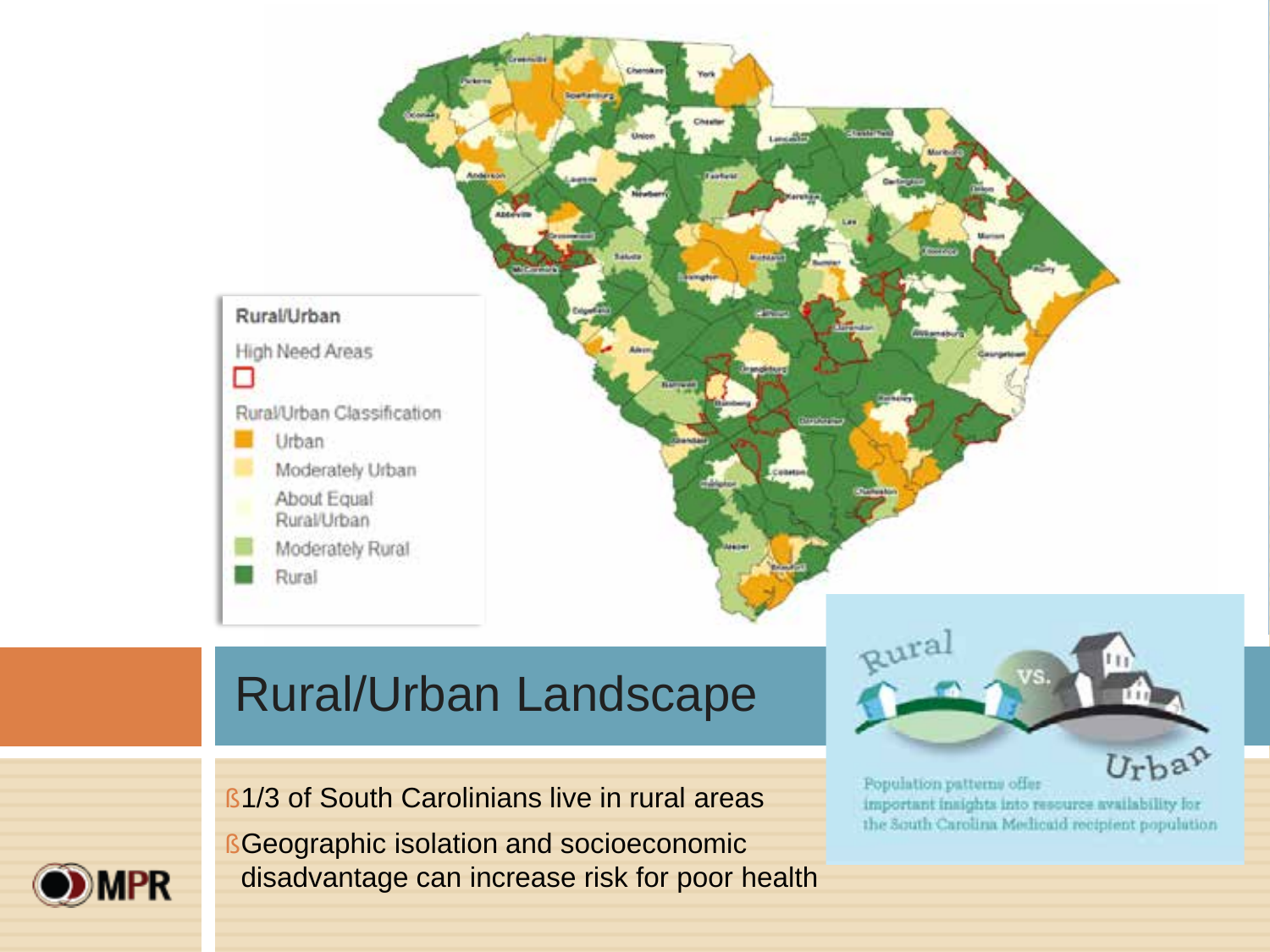# **Poverty**

- Associated with higher rates of mortality and morbidity
- ¨ Defined by US Census Bureau

Geographic areas in which 20% or more of population live below the federal poverty level are "poverty areas"

Geographic areas in which 40% or more of population live below the federal poverty level are "extreme poverty areas"

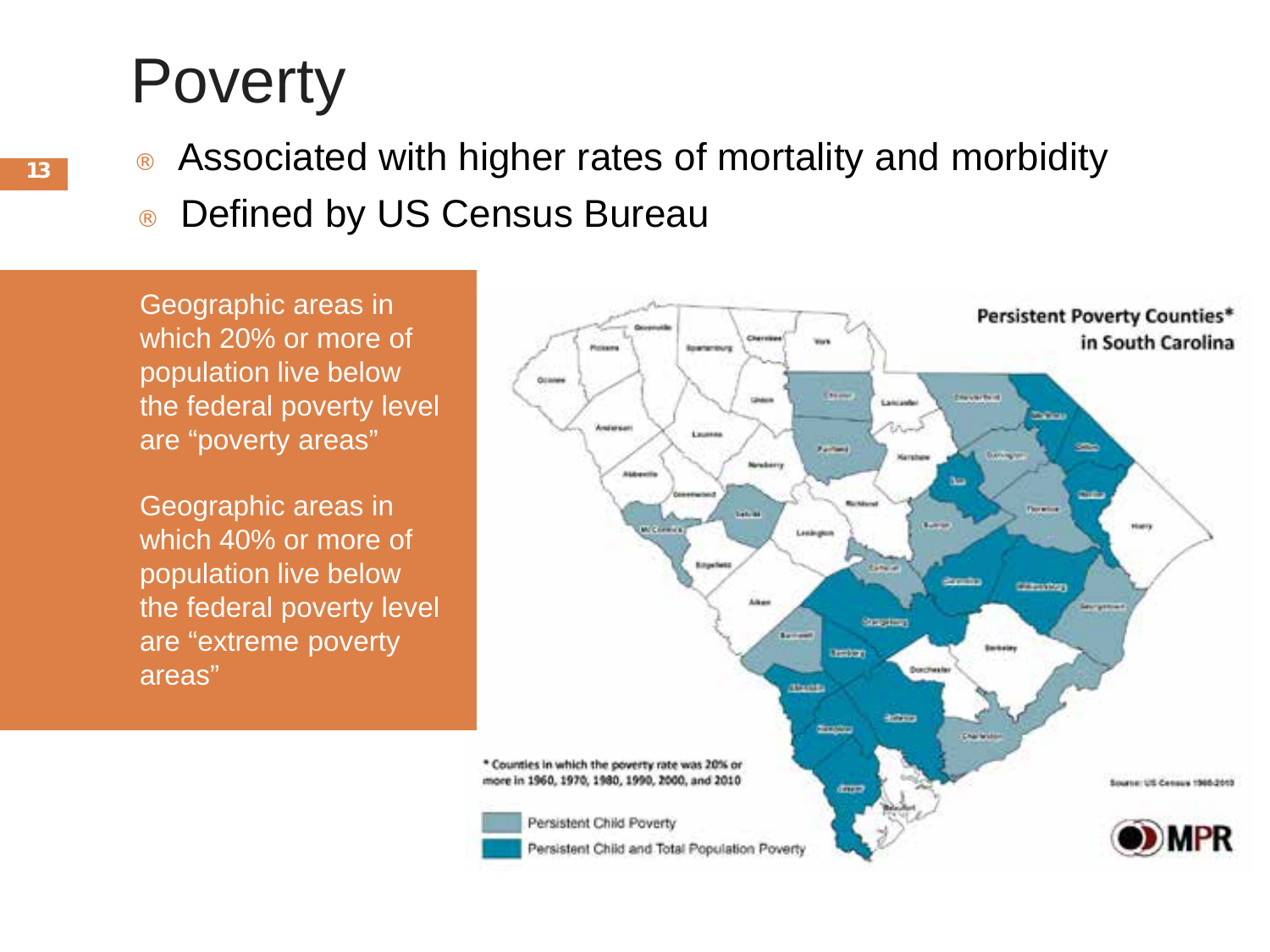

dition resource

women loog

**POVERTY** 

### Adult Percent Poverty



§ Notice more of the poverty areas are found along the I-95 corridor (Extending from Marlboro County in the Northeast

to Jasper County in the Southern portion of the state)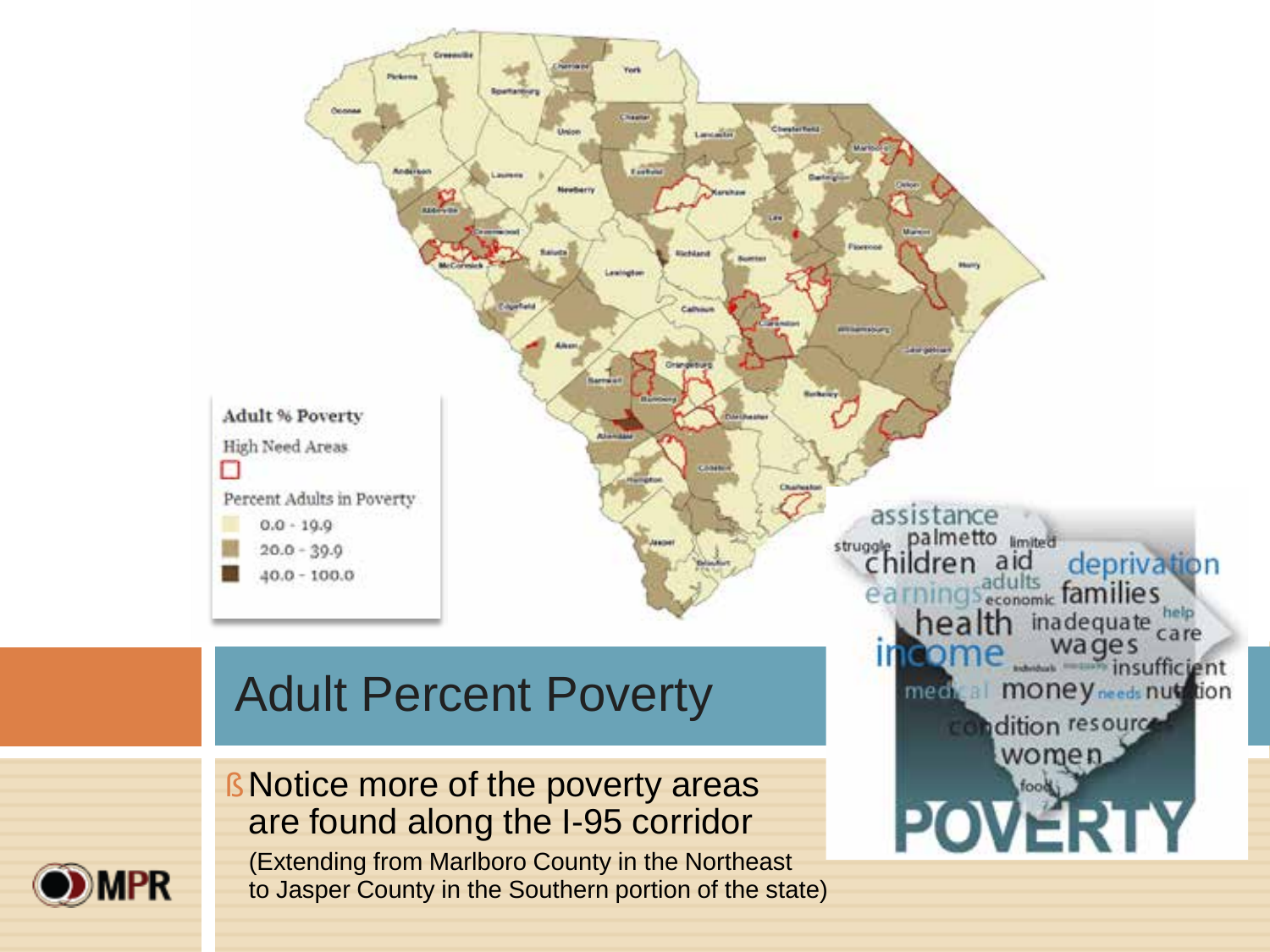

Areas and the Rest of the State

35.0 50.0 25.0 20.8% 20.0  $15.0$ prevalent among children than adults. 10.0 5.0  $0.0$ 



### **15** Child Percent Poverty

§ Poverty and extreme poverty are more

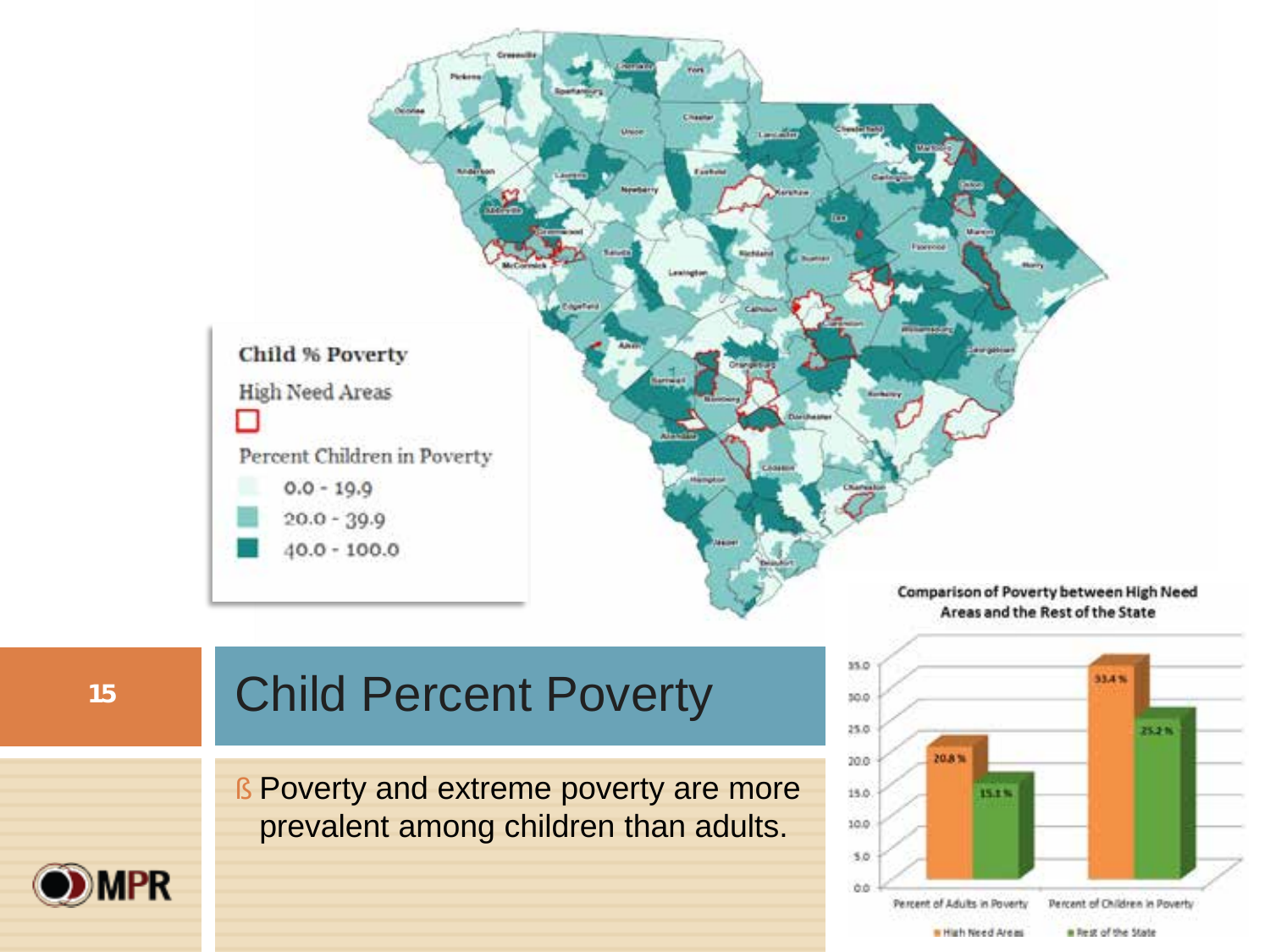

attainment = greater risk for poor he

16 Percent With No High School Diploma • More likely to suffer functional limitations, acute conditions, and chronic diseases • Can restrict access to health information and health care services, limit job IPR opportunities, and diminish lifetime earnings potential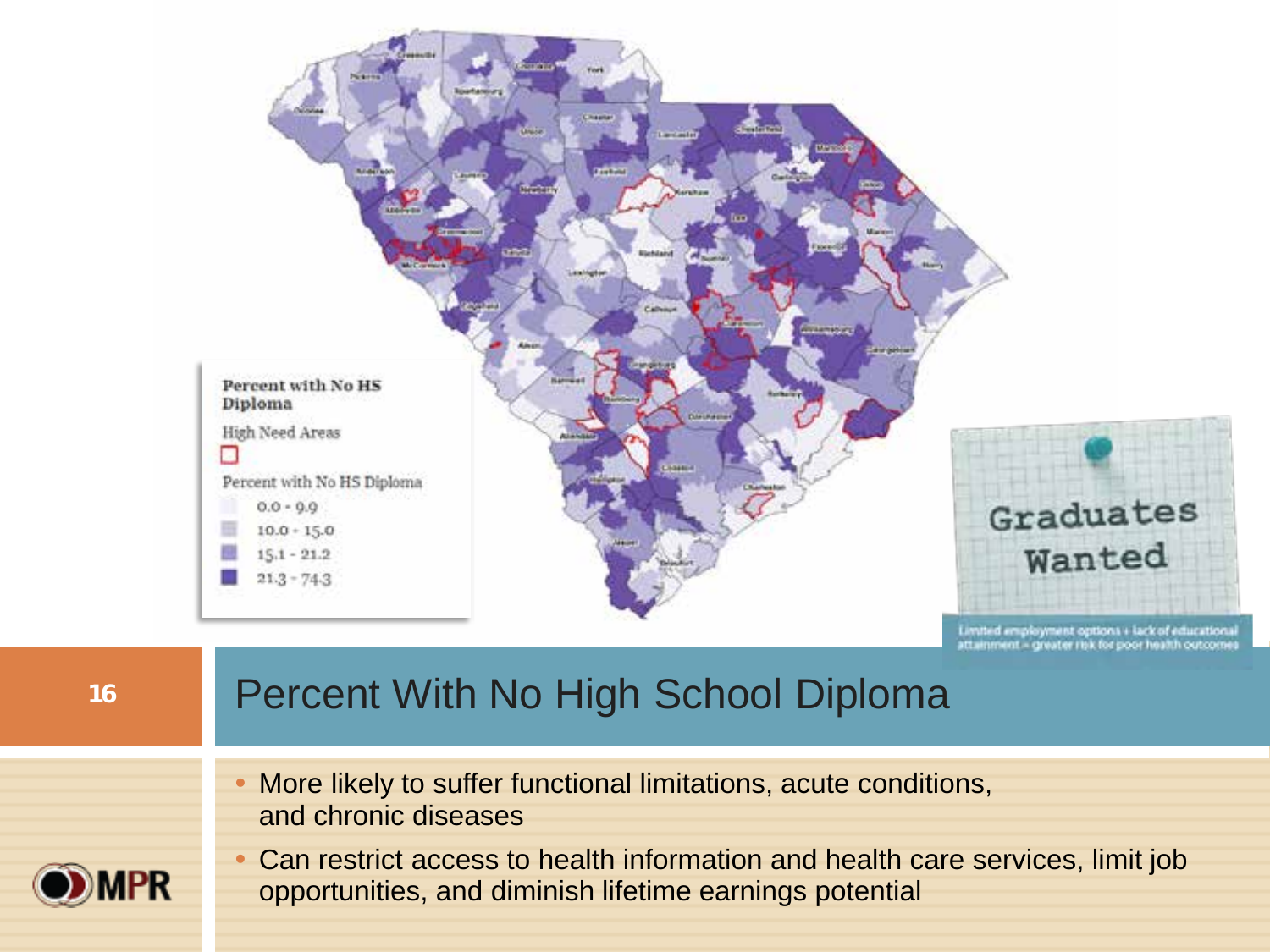

 $140$ 

 $12.0$  $100$ 8.0

> 60  $40<sup>°</sup>$  $20$ ö.ö

13.3%

Percent Without a High

**School Diploma** 

8.0%

Percent Unemployed

Il High Need Areas III Rest of the State

6.9%

### **<sup>17</sup>** Percent Unemployed



• Limits the financial means needed to acquire or access such resources as healthy food, safe housing, adequate clothing, reliable transportation, and continuous, coordinated health care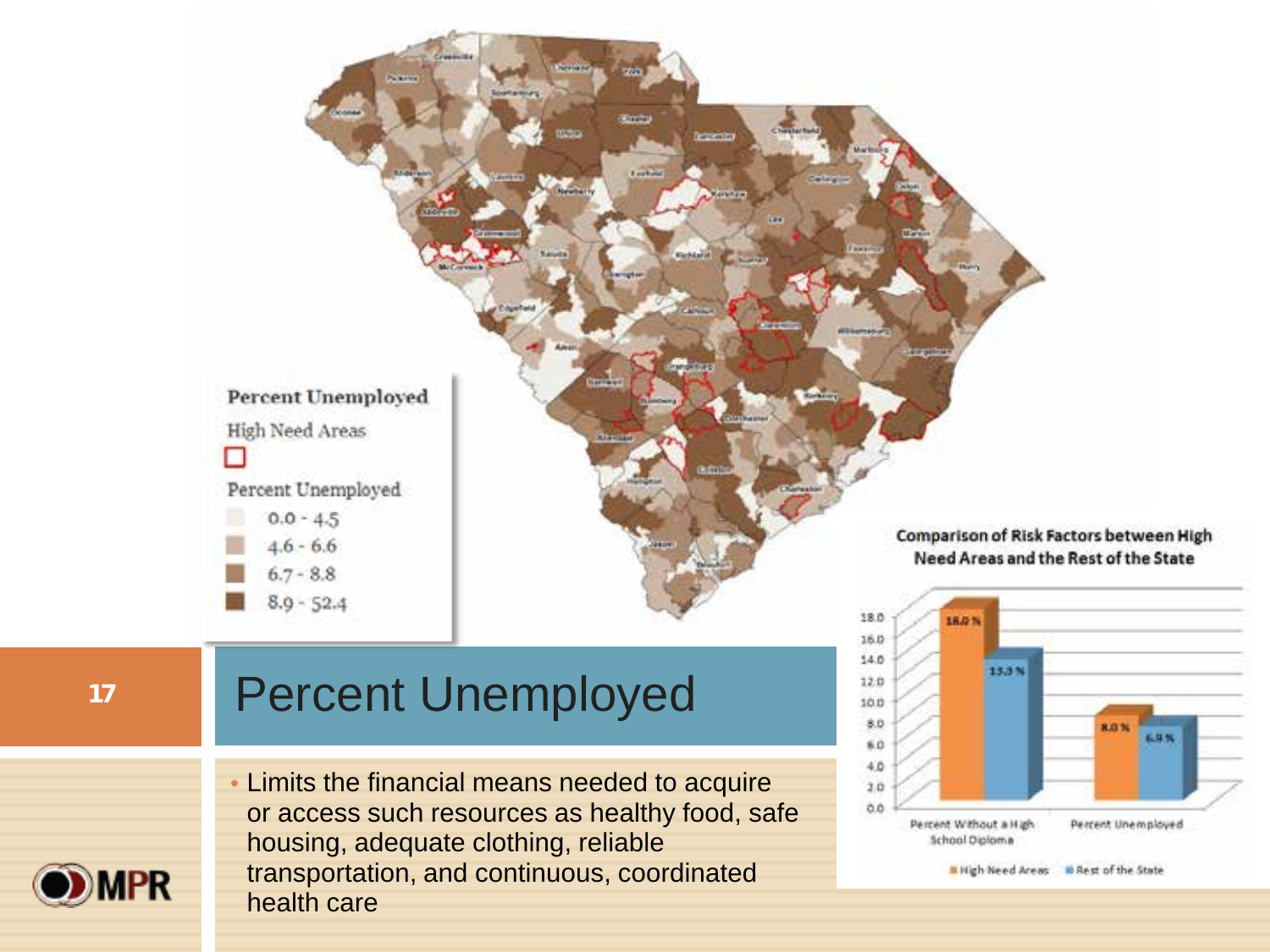

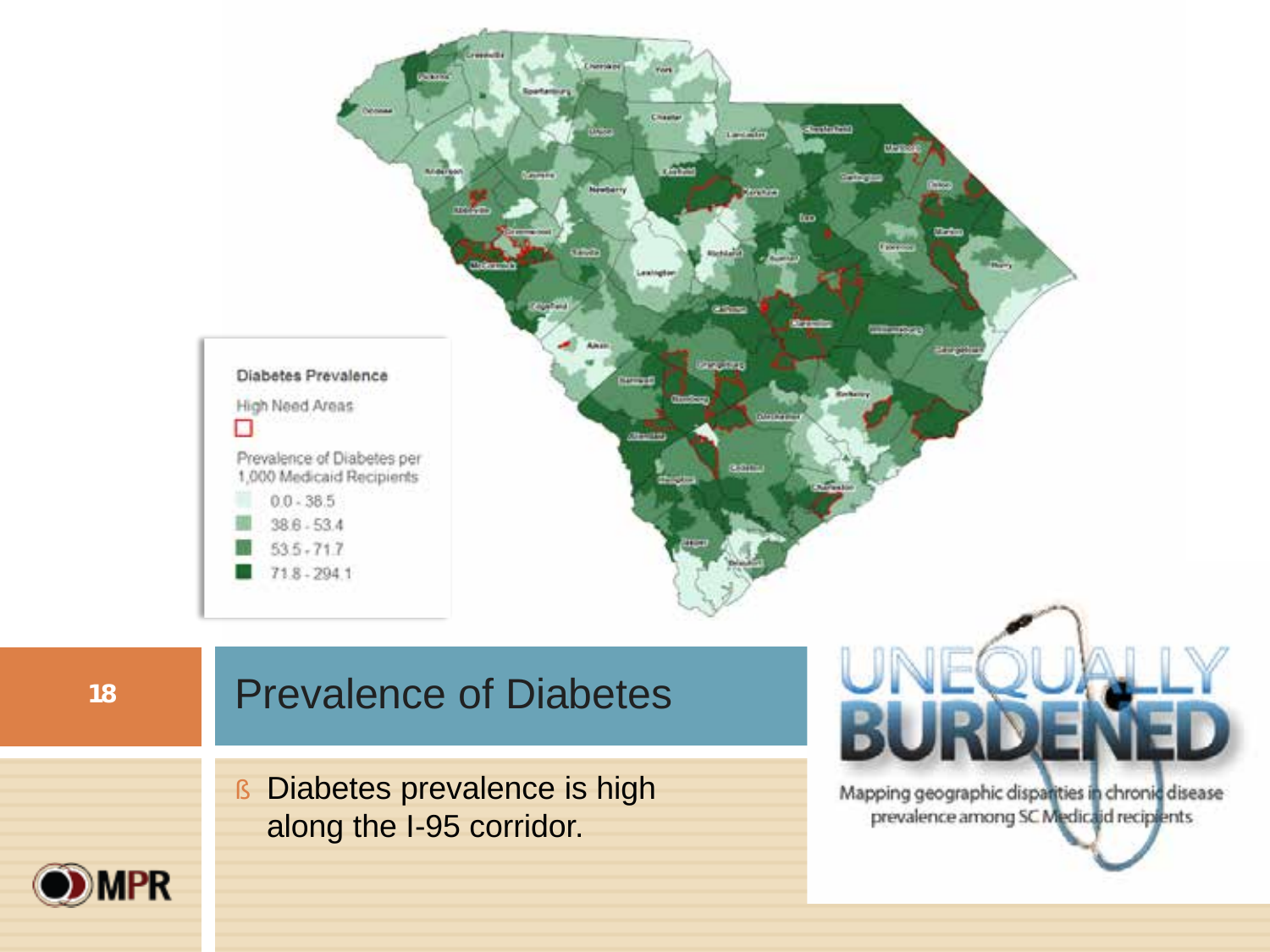

### 19 **Enlarge Images to View**

• Images on the left-hand side will enlarge when clicked

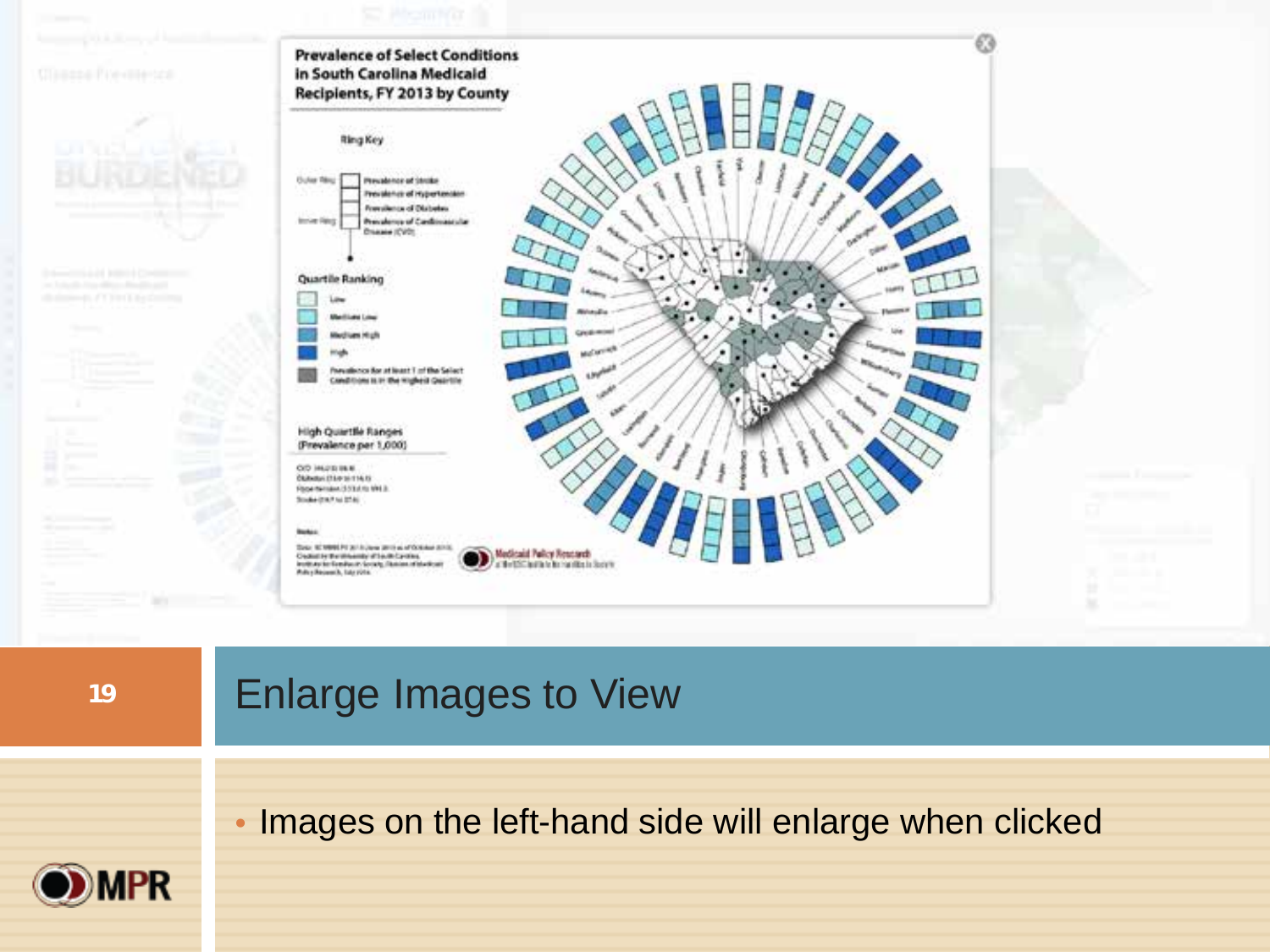### **Prevalence of Select Conditions** in South Carolina Medicaid Recipients, FY 2013 by County



### **Quartile Ranking**



Prevalence for at least 1 of the Select Conditions is in the Highest Quartile

### **High Quartile Ranges** (Prevalence per 1,000)

CVD (46.0 to 58.4) Diabetes (75.0 to 116.1) Hypertension (133.6 to 191.6) Stroke (19.7 to 27.6)

#### Notes:

Data: SC MMS FY 2013 (June 2013 as of October 2013). Croated by the University of South Carolina, Institute for Families in Society, Christon of Madicald Folicy Research, July 2014.

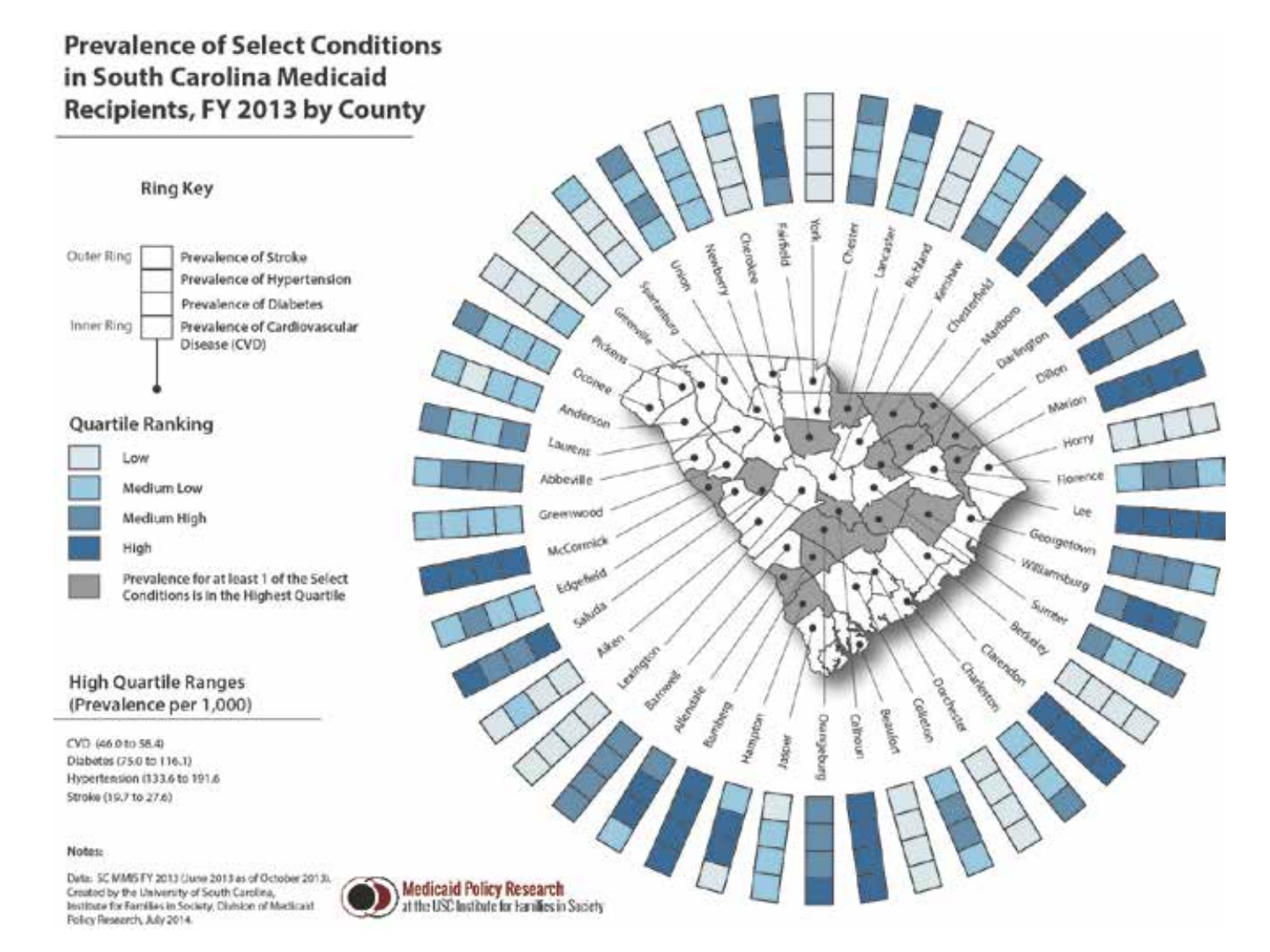# Hot Spot Maps

- Reflect the degree to which high disease prevalence areas in the state are geographically clustered
	- o Adult hot spots represent clustered areas characterized by a high prevalence of any one of 22 conditions
		- Including asthma, breast cancer, cervical cancer, chronic obstructive pulmonary disease, depression, diabetes, end stage renal disease, hypertension, and obesity
	- o Child hot spots represent clustered areas characterized by a high prevalence of any one of 6 conditions
		- o ADHD, autism, diabetes, obesity, and sickle cell disease



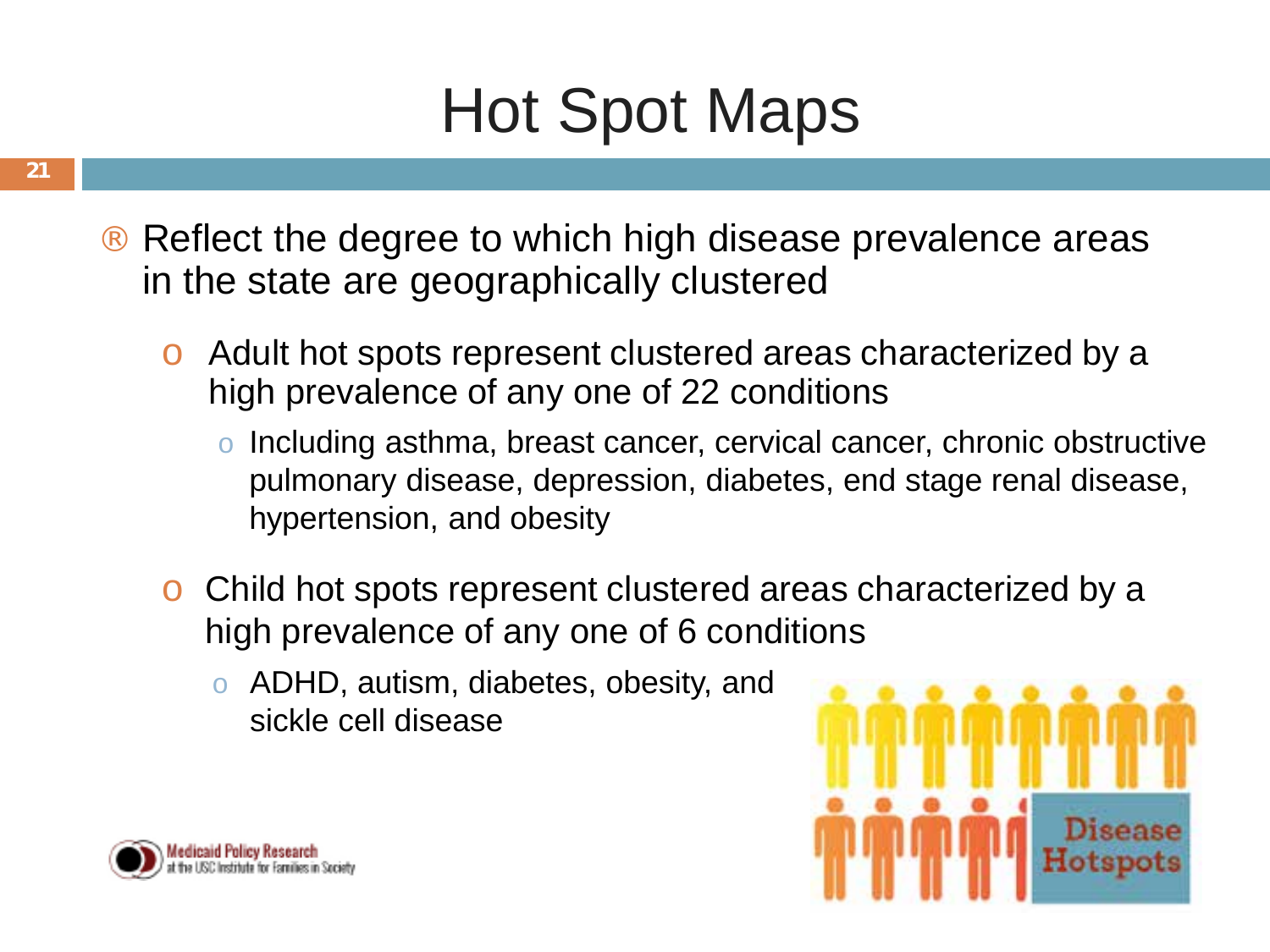

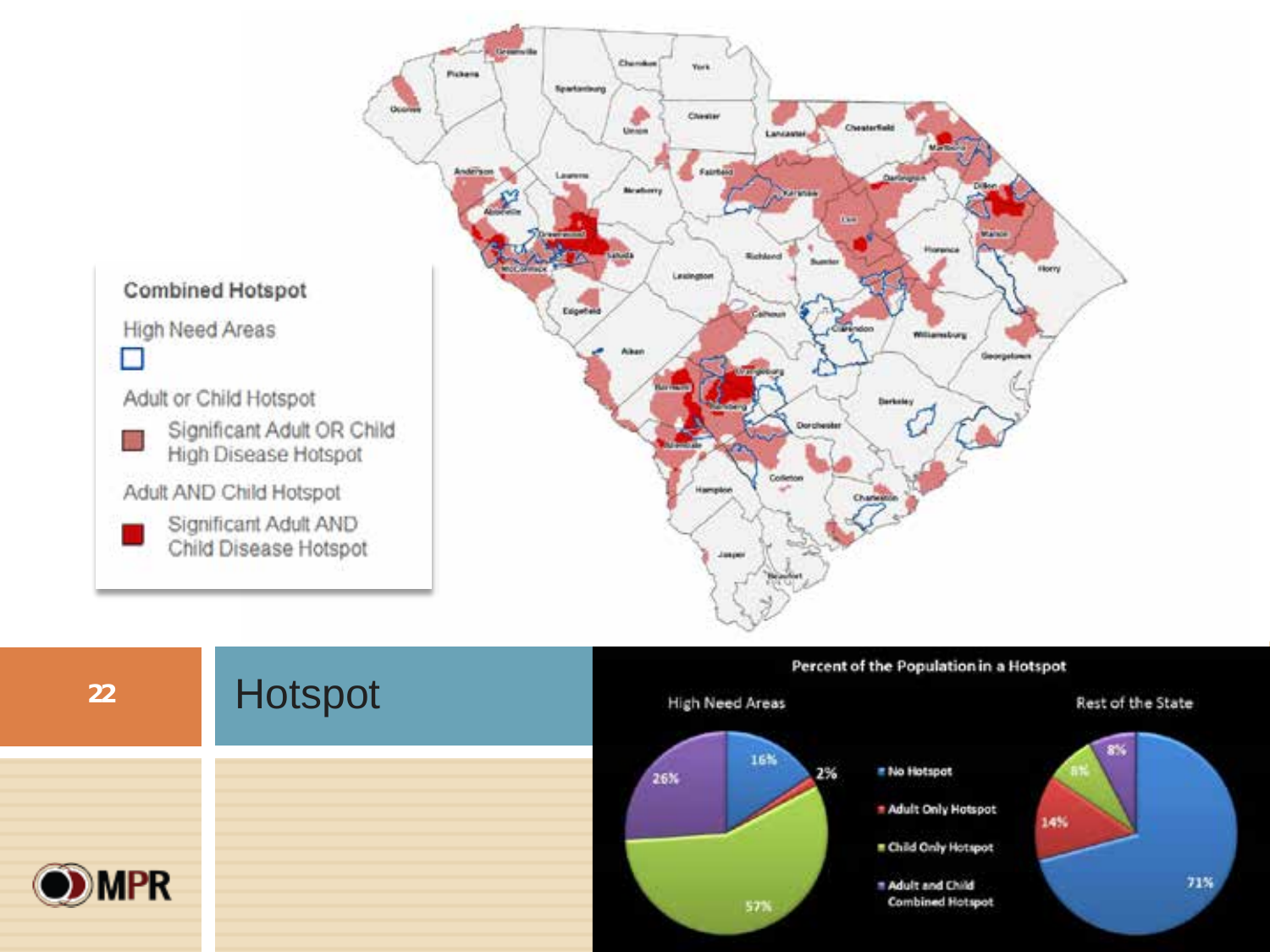

**MPR** 

### Percent in Medicaid Also **Example 1** Showing Trauma Level Hospitals

- Health care resources are not evenly distributed across the state
- Rural residents typically must travel farther to advanced hospital-based services

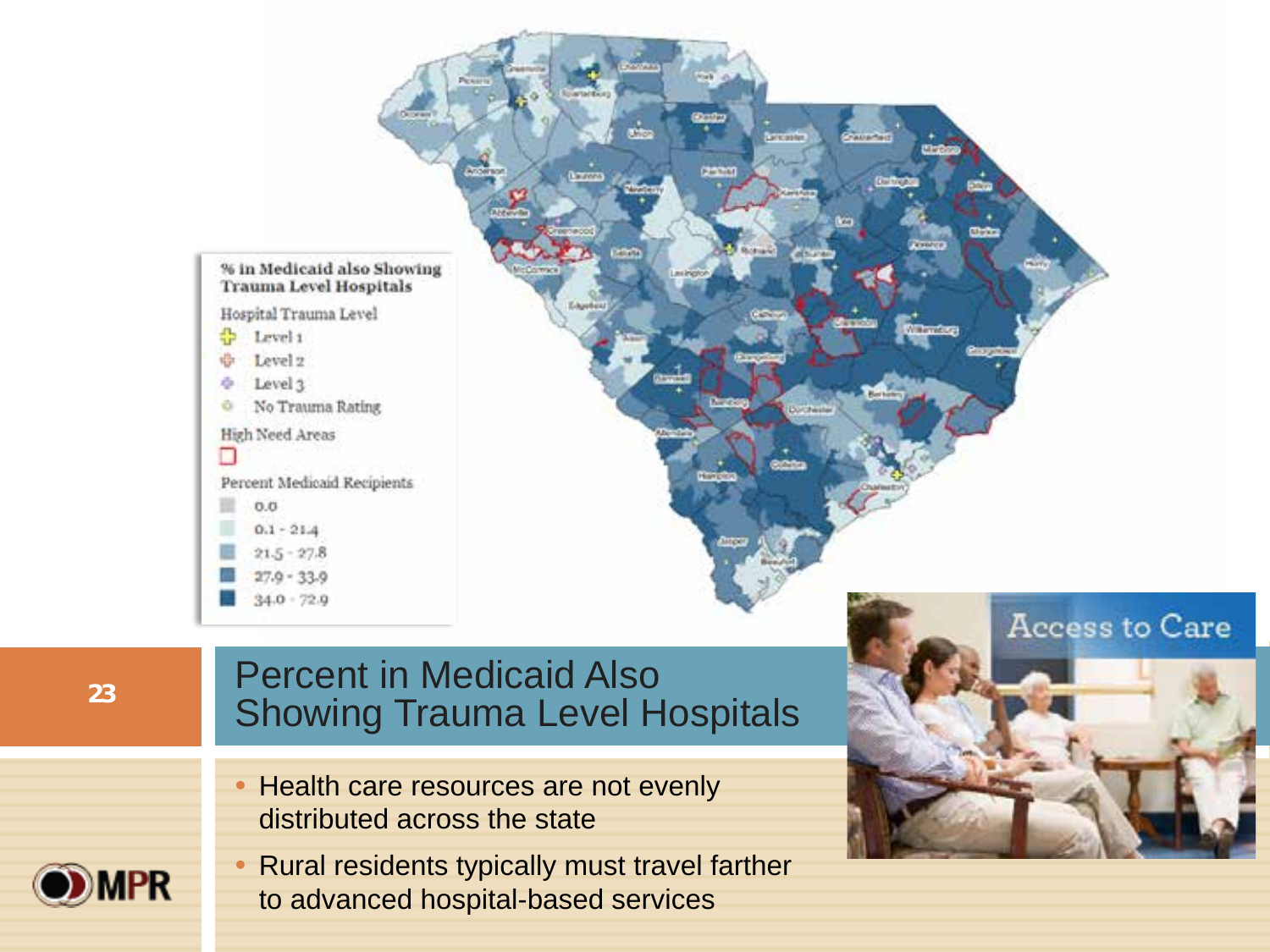



**Average Distance to Primary Care Provider** 

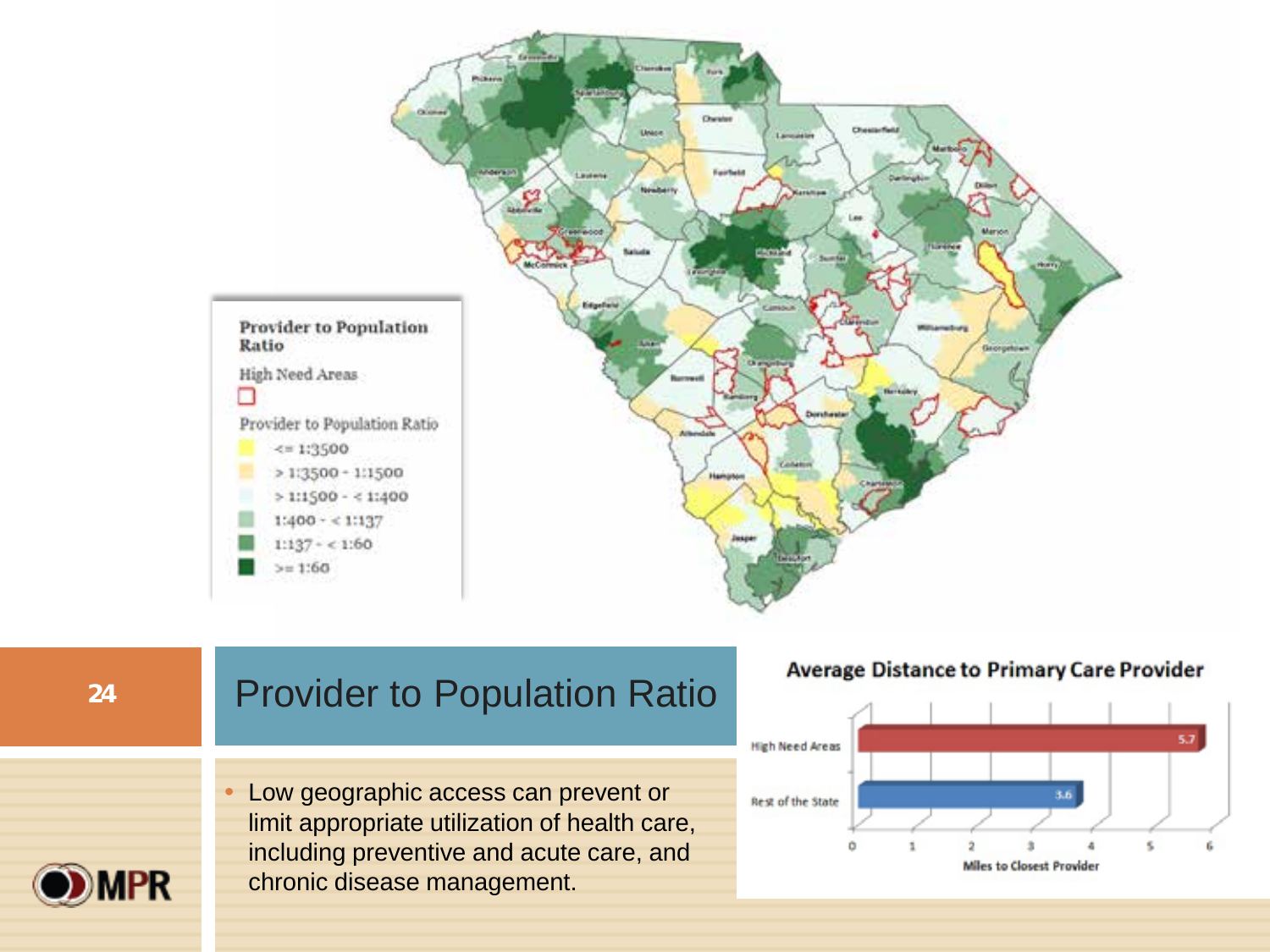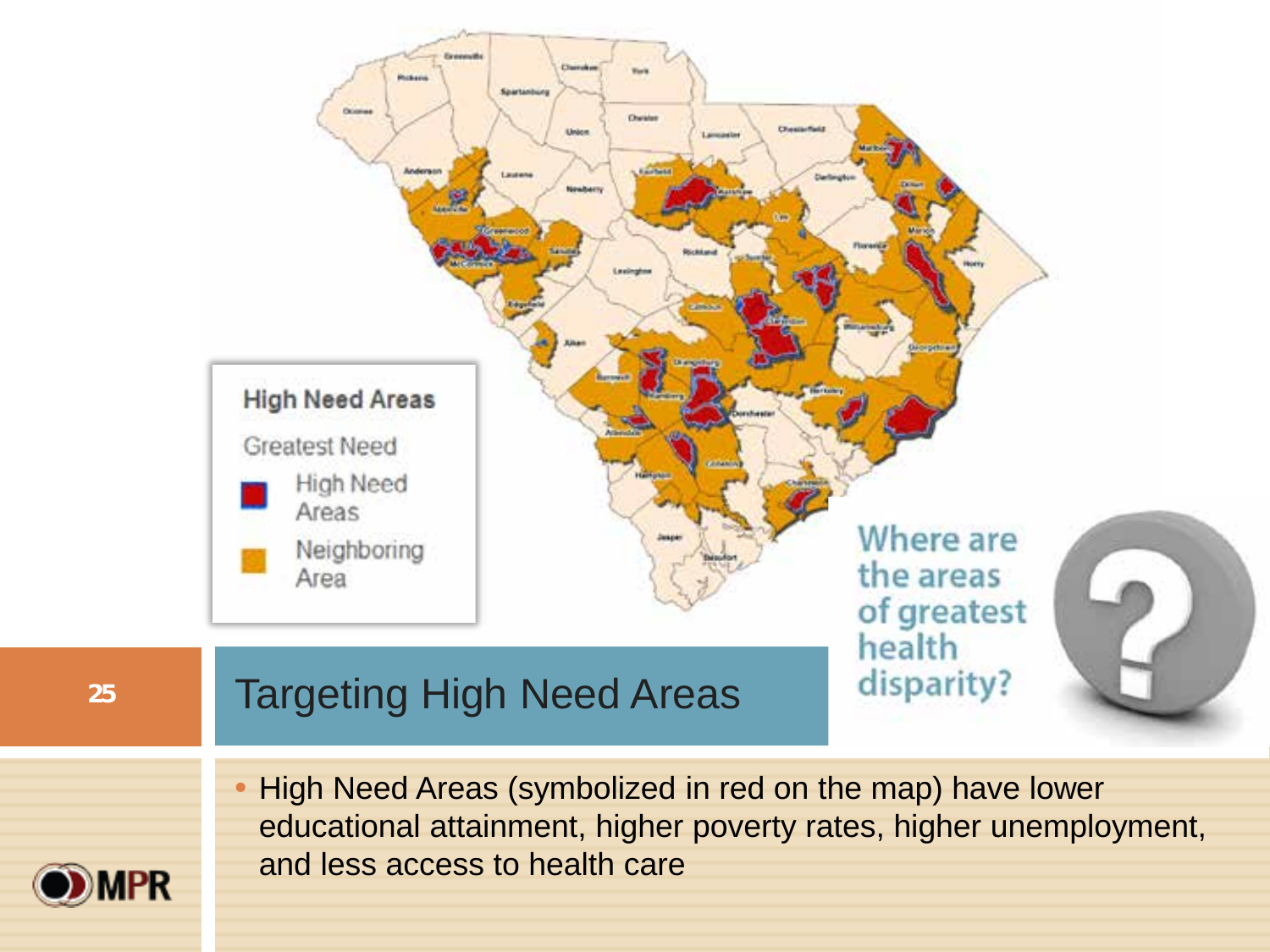





#### Targeting High-Need Areas

Where are the areas of greatest health disparity?

Compared to the rest of the state, High Nevel Areas itymbolized in red on the map) have lower educational attanment, higher poverty rates. higher unemployment, and less access to health care. There is a strong spatial association between the entuming nisource diladvantage. and poor health outcomes among state Medicard particularity. Areal that facciler lings need wited stumbolized in crange on the mass also. implemente critical community resource

SC HealthViz

÷  $\overline{a}$ 

 $22.9$ 

(Brackronings (a) exidenced in the bar chart below) store than 210,000 Medicald enrollees live in High Need Antal and neighboring areas, Health interventions targeting these high-head communities can improve health and reduce health singarities among child and adult Medicald recipients in South. 6.85558



 $3 - 4 - 4$ is enrices *<u>Inventor</u>* High Need Areas Greatest Need High Need Areas Neighboring

Area

Downed Heat an Paint and Research at 1973, middle for Familyo, in Genety 1

#### Go back to SC Healthvia

### **<sup>26</sup>** Applying Shading Effects

• Ability to apply shading effects from desktop to final interactive map

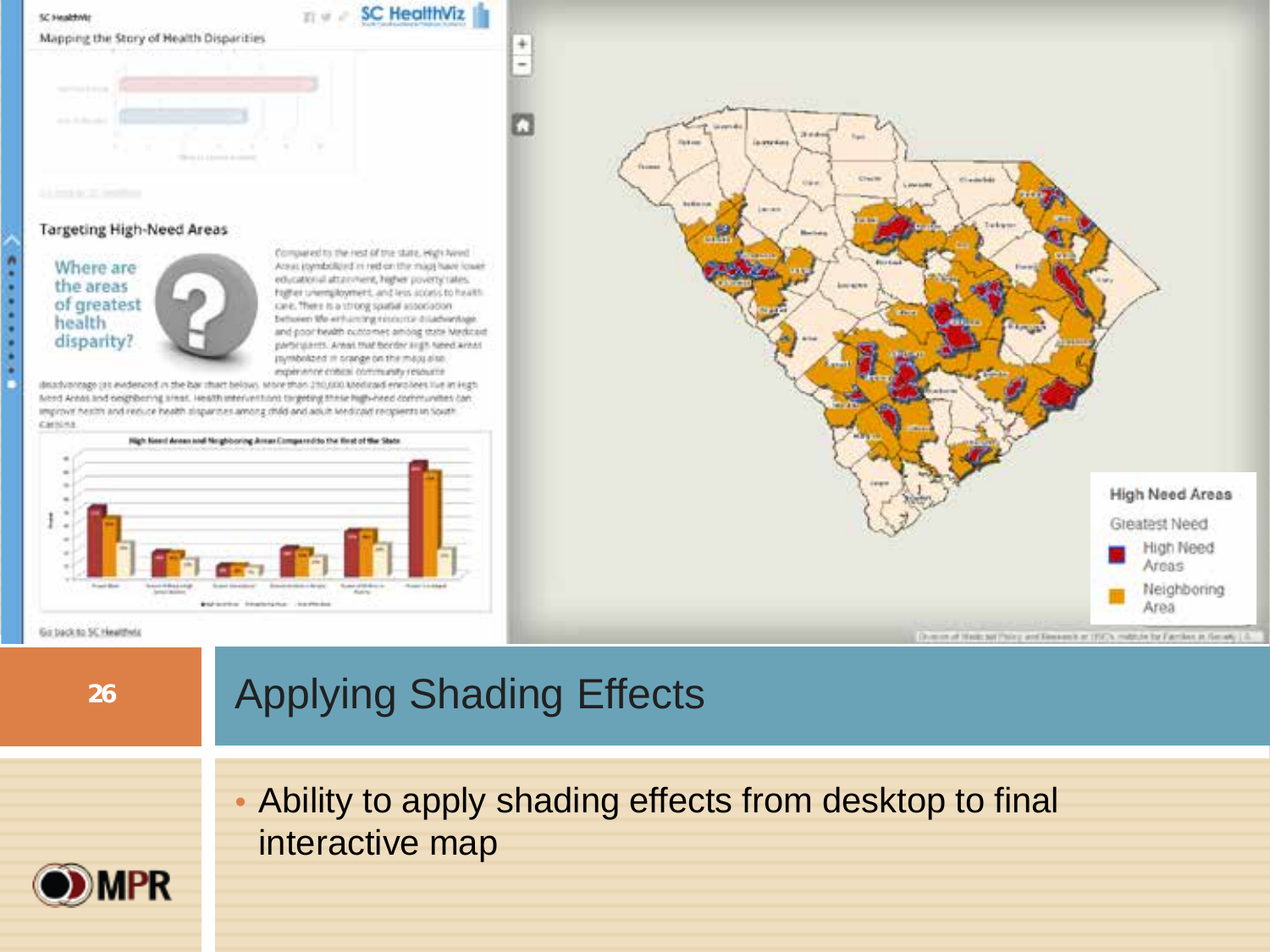# High Need and Neighboring Areas

- Areas that border High Need Areas also experience critical community resource disadvantage
- $\cdot$  > 250,000 Medicaid enrollees live in High Need Areas and neighboring areas



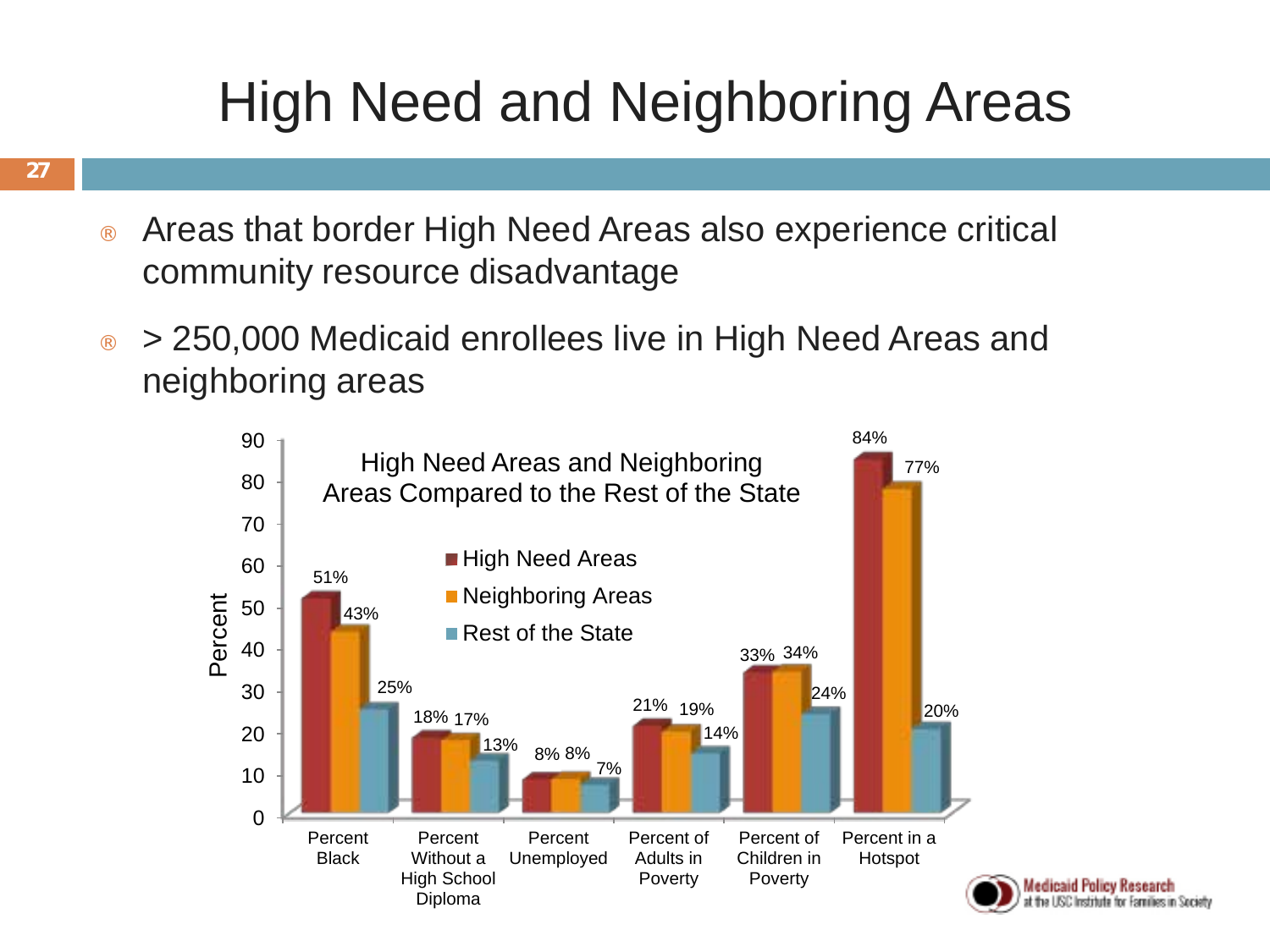

**28**

# Targeting Interventions

- Strong spatial association exists between limited access to life-enhancing resources and poor health outcomes among state Medicaid participants.
- Health interventions targeting these highneed communities can improve health and reduce health disparities among child and adult Medicaid recipients in South Carolina.



Institute for Esmilies in Society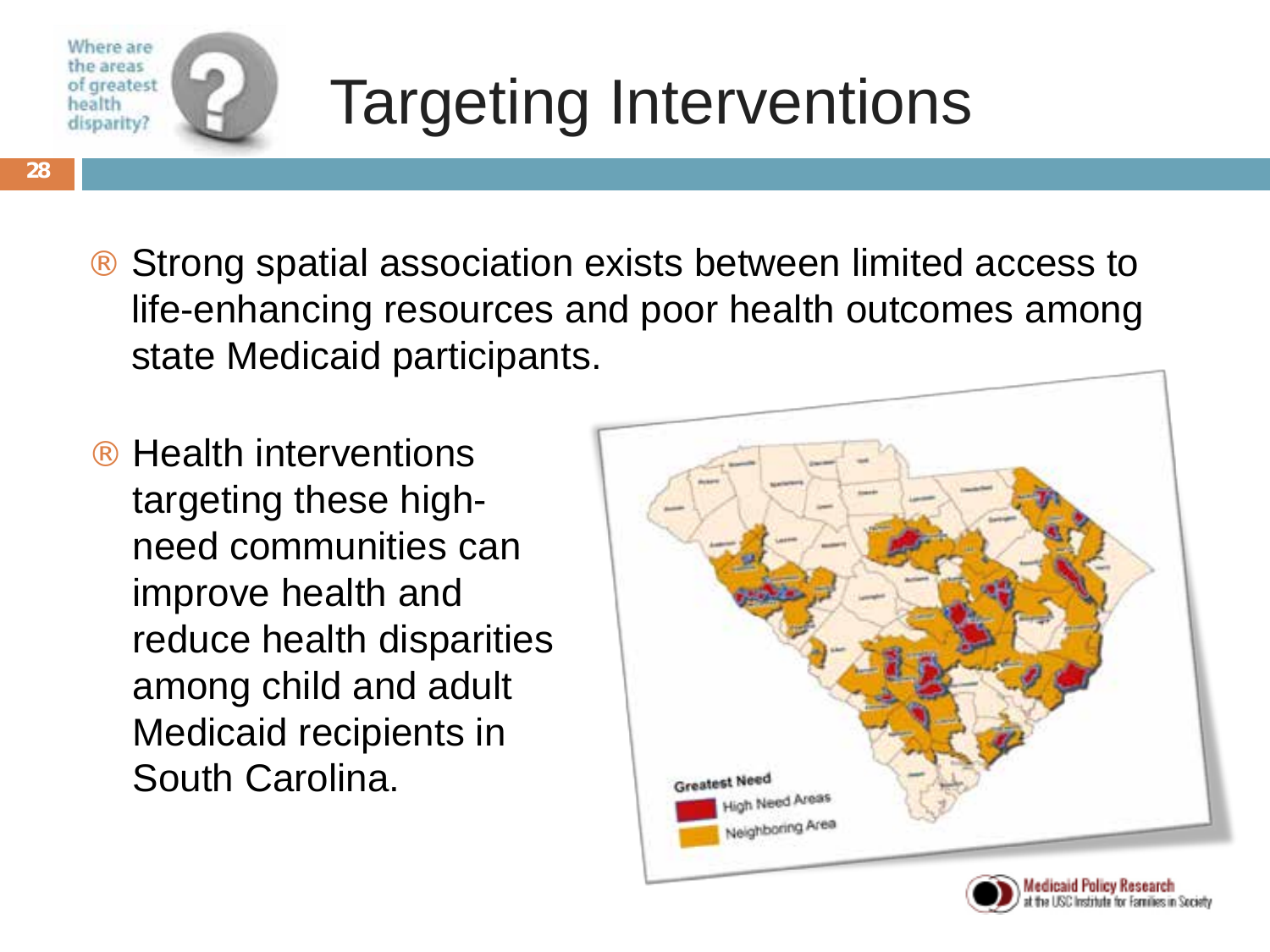# Technical Notes

- **29**
- ¨ Use of ArcGIS Online Templates
	- <sup>o</sup> Esri Story Map Journal
	- <sup>o</sup> Esri Swipe
- ¨ Map development in Desktop
- Application hosted on local ArcGIS Server
- ¨ Application linked to existing website

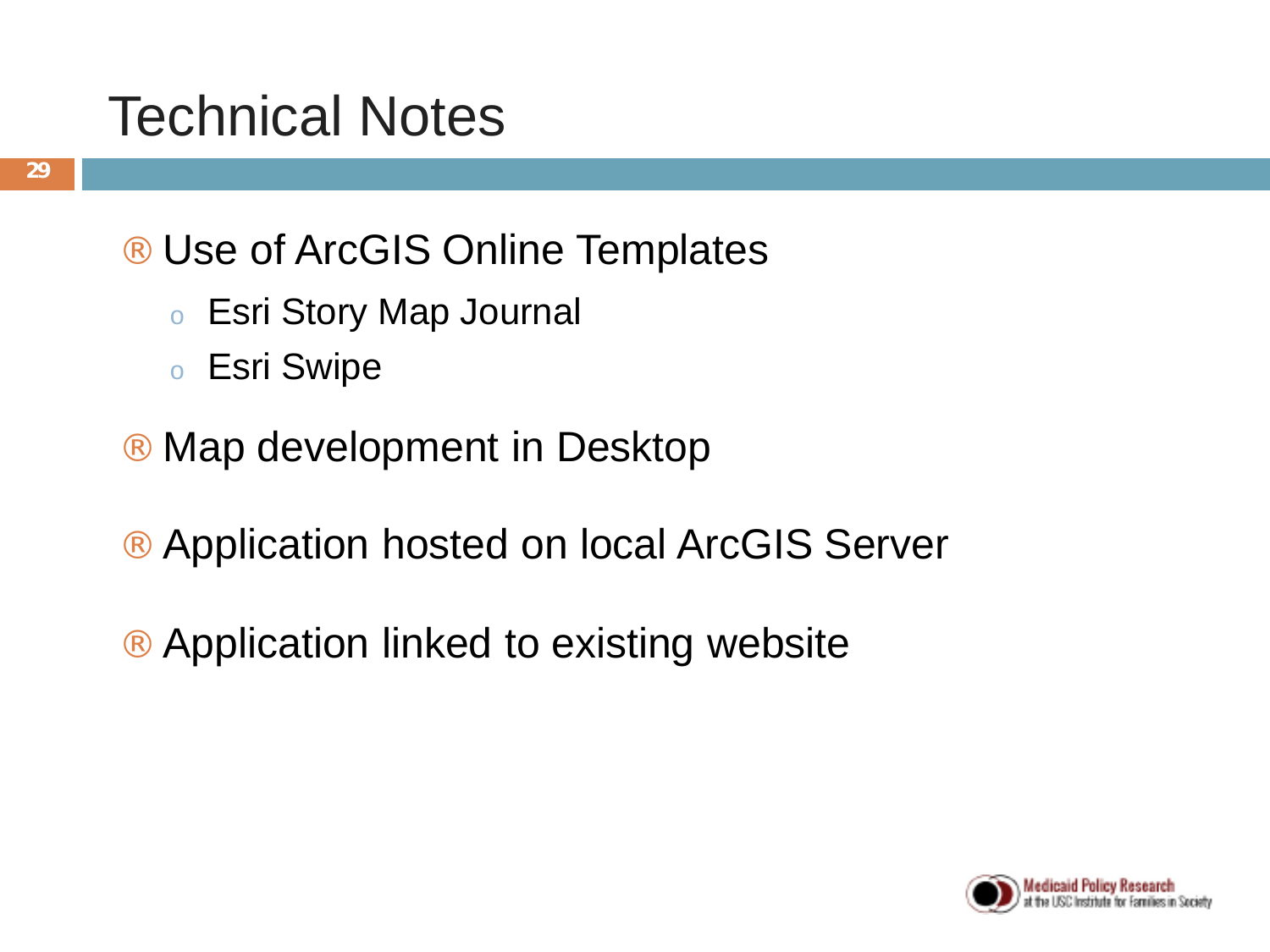### Technical Notes *(continued)*

- Minimal text
	- <sup>o</sup> Summary of key points
	- <sup>o</sup> Use instruction
- Graphic Design
	- <sup>o</sup> Adobe Photoshop
	- <sup>o</sup> Adobe Illustrator
	- <sup>o</sup> Stock photos, vector graphics, and original graphics

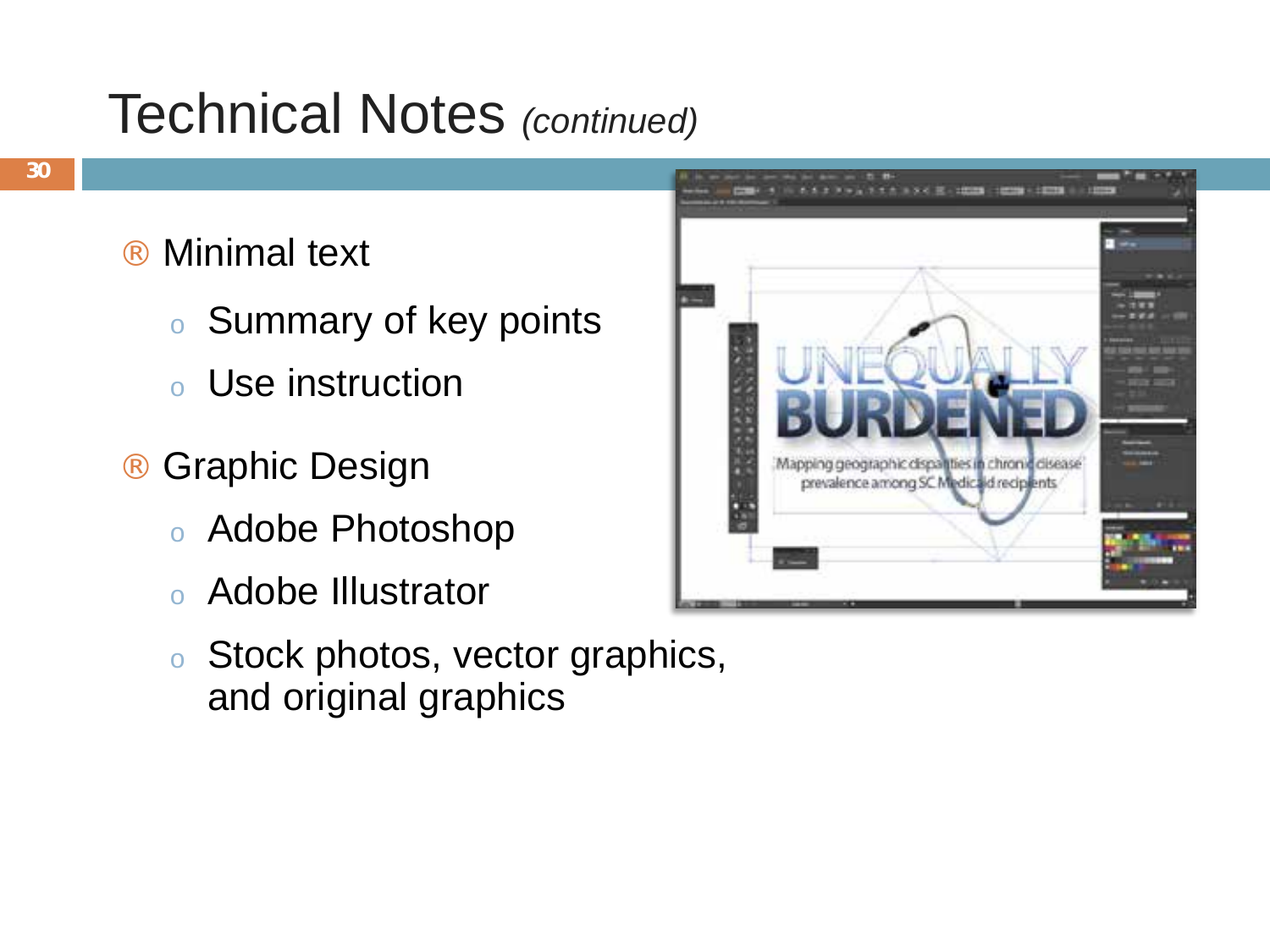# Technical Challenges and Solutions

### **Challenges**

- o Presenting side-by-side interactive maps
- o Mapping/Loading speed
- o Title and legend tweaks
- **Solutions** 
	- Template download and integrative custom coding
		- § Swipe template inside Map Journal
	- o Swipes use one map instead of two for loading speed
	- Template pulls titles and legends from layer and service names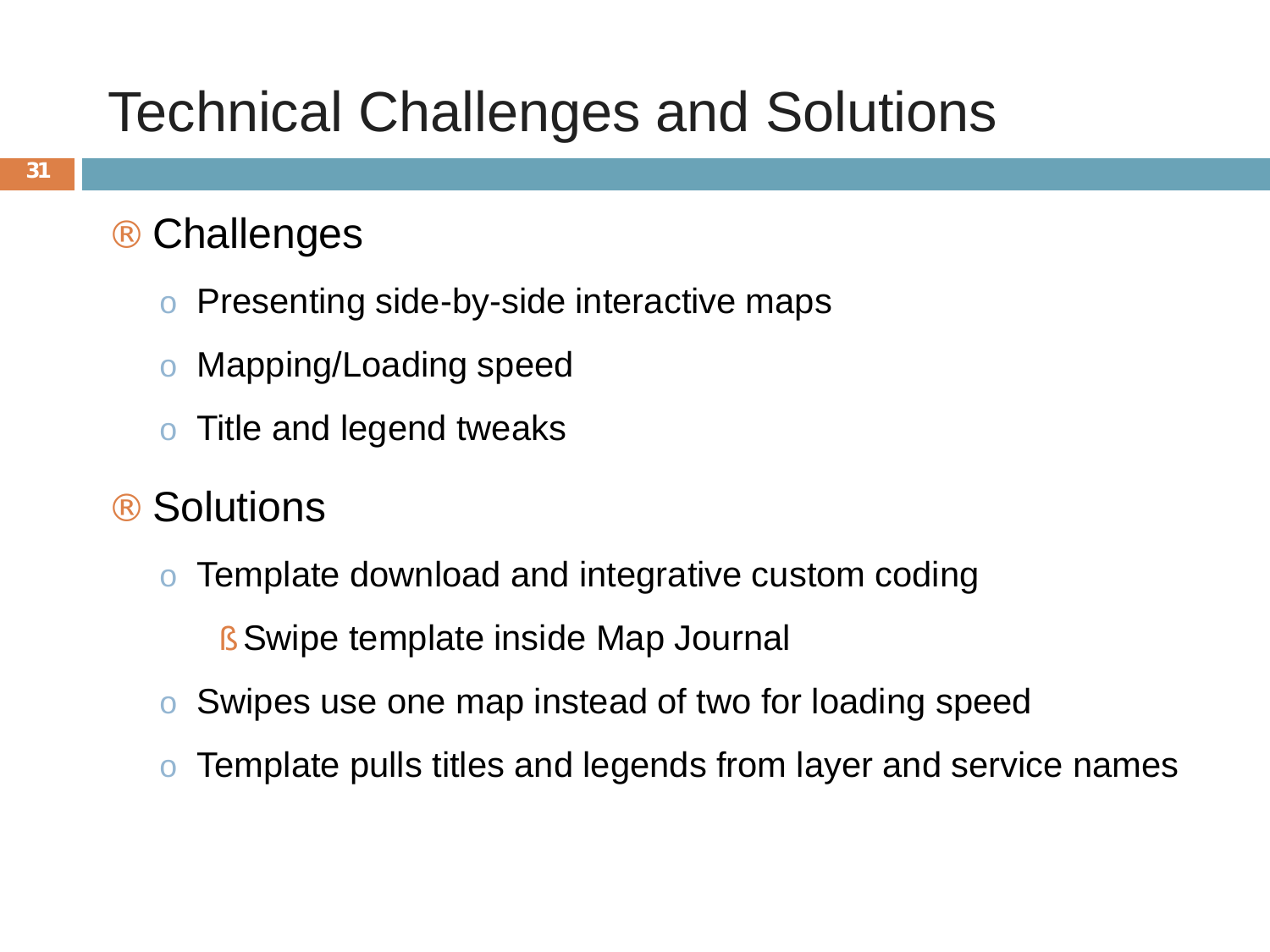### Security Issues

- Concern with mapping protected health information
	- o What's online?
	- o Restrict access?
	- o Aggregate?
- ¨ Verified ArcGIS Online and other Esri products met required security needs
	- o ArcSDE and ArcGIS Server are behind the firewall
	- o Webadaptor prevents direct access to ArcGIS Server based REST services
	- o Ability to restrict access to no one or specific users via user names and passwords with ArcGIS Online
	- o Aggregation of data is useful for public maps